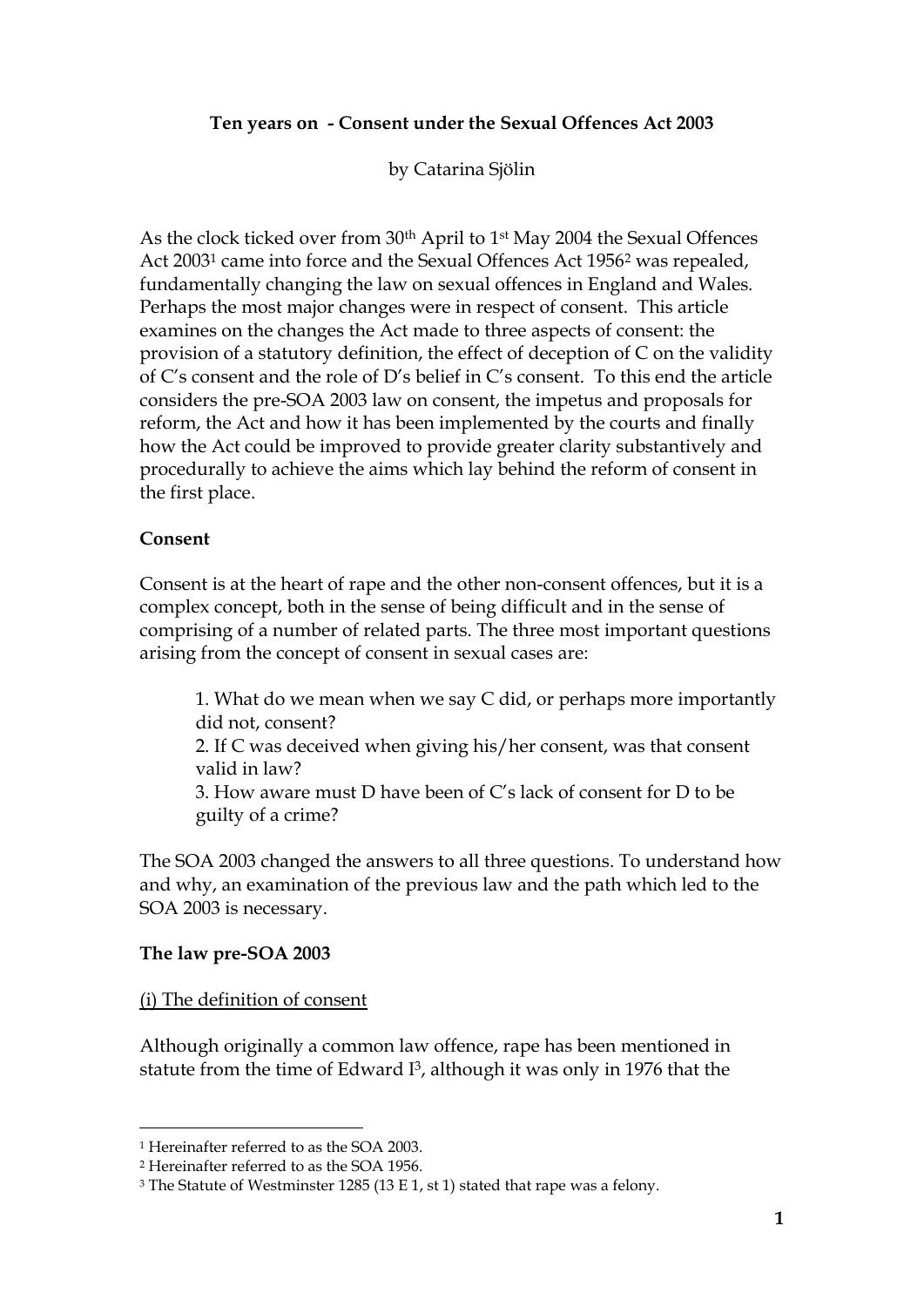offence gained any statutory definition4, but even then 'consent' remained undefined. It had long been assumed that the absence of consent had to be due to force, fear or fraud<sup>5</sup> but in 1982 the Court of Appeal in *Olugboja<sup>6</sup>* stated that if this had once been the case, it certainly was no longer, although *'one or more of these factors will no doubt be present in the majority of cases of rape'*7. In 1992 the House of Lords decided in *R v R<sup>8</sup>* that consent to sex within marriage was no longer assumed. In *Malone<sup>9</sup>* in 1998 the Court of Appeal stated that there was no need for C to communicate or demonstrate his/her lack of consent. This helped, perhaps, with what was *not* necessary for there to be an absence of consent, but it did not help as to what *was* necessary, or indeed what consent *is*.

As to direction to the jury, in *Olugboja* the Court of Appeal stated that*<sup>10</sup>*

*Although "consent" is [a]… common word it covers a wide range of states of mind in the context of intercourse between a man and a woman, ranging from actual desire on the one hand to reluctant acquiescence on the other. We do not think that the issue of consent should be left to a jury without some further direction. What this should be will depend on the circumstances of each case. The jury will have been reminded of the burden and standard of proof required to establish each ingredient, including lack of consent, of the offence. They should be directed that consent, or the absence of it, is to be given its ordinary meaning and if need be, by way of example, that there is a difference between consent and submission; every consent involves a submission, but it by no means follows that a mere submission involves consent:* per *Coleridge J. in*  Reg. v. Day*, 9 C. & P. 722 , 724. In the majority of cases, where the allegation is that the intercourse was had by force or the fear of force, such a direction coupled with specific references to, and comments on, the evidence relevant to the absence of real consent will clearly suffice. In the less common type of case where intercourse takes place after threats not involving violence or the fear of it, … we think that an appropriate direction to a jury will have to be fuller. They should be directed to concentrate on the state of mind of the victim immediately before the act of sexual intercourse, having regard to all the relevant circumstances; and in particular, the events leading up to the act* 

<sup>4</sup> The Sexual Offences (Amendment) Act 1976, s.1 provided definitions for the SOA 1956, s.1 following the recommendations of the *Report of the Advisory Group on the Law of Rape* (Cmnd. 6352) (London: HMSO, 1975) also known as the *Report of the Heilbron Committee*.

<sup>&</sup>lt;sup>5</sup> The 38<sup>th</sup> edition of Archbold Criminal Pleading Evidence and Practice from 1973 for instance makes this assertion at paragraph 2871 and cites East's Pleas of the Crown and Hale's Pleas of the Crown. This is cited as the 'classic' definition of rape by Lord Hailsham in *DPP v Morgan* [1976] AC 182 at 210. However, neither of these works uses the phrase, speaking instead of rape being *"by force and against her will"* (1 East's Pleas of the Crown 434) or simply *"against her will"* (1 Hale's Pleas of the Crown 628).

<sup>6</sup> *Olugboja* [1982] QB 320.

<sup>7</sup> Ibid. at 331.

<sup>8</sup> *R v R* [1992] 1 AC 599.

<sup>9</sup> *Malone* [1998] 2 Cr App R 447 at 457.

<sup>10</sup> See *Olugboja*, above n.6 at 332.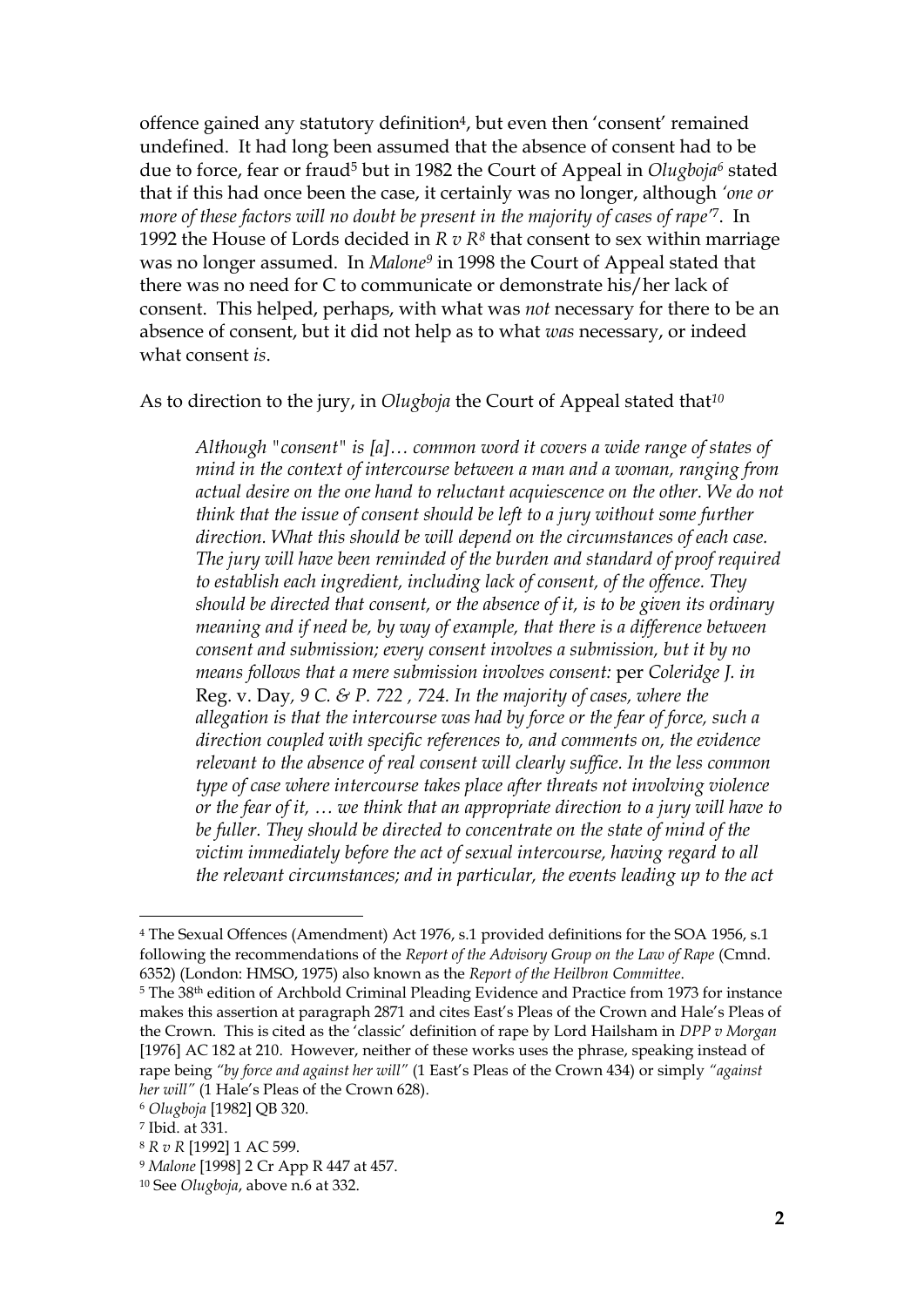*and her reaction to them showing their impact on her mind. Apparent acquiescence after penetration does not necessarily involve consent, which must have occurred before the act takes place. In addition to the general direction about consent which we have outlined, the jury will probably be helped in such cases by being reminded that in this context consent does comprehend the wide spectrum of states of mind to which we earlier referred, and that the dividing line in such circumstances between real consent on the one hand and mere submission on the other may not be easy to draw. Where it is to be drawn in a given case is for the jury to decide, applying their combined good sense, experience and knowledge of human nature and modern behaviour to all the relevant facts of that case.*

The effect of this approach was an absence of clarity and consistency as to the meaning of consent, leaving the difficult question of where to draw the line between consent and 'mere submission' up to the jury.

Tellingly Coleridge J's 1841 comment<sup>11</sup> that every consent involves a submission, mentioned above in *Olugboja*, was still being quoted by the Court of Appeal in 2004. <sup>12</sup> Despite male rape being brought within the offence in 1994, the common law concept of consent still used the paradigm of an acquiescence by the weaker party to the will of the stronger rather than an agreement between equals. This skewed view of sexual relationships, together with a desire to leave the difficult decisions to the jury, made common law development of a modern definition of consent difficult to envisage.

#### (ii) Deception

Under the pre-SOA 2003 law some deceptions vitiated consent and some did not. Which side of the line they fell depended on the type of deception.

Deceptions which went to the essence of the act - its *nature* (for example, suggesting that the act of intercourse was a singing exercise13) or its *quality* **(**for example touching of the breasts as a medical examination done by a man who turned out not to be medically qualified<sup>14</sup>) or D's identity (where D impersonated  $C'$ s husband<sup>15</sup> or boyfriend<sup>16</sup>) – vitiated consent for the purpose of the offence of rape.

<sup>11</sup> *Day* (1841) 9 C. & P. 722 at 724.

<sup>12</sup> *Groves, Groves and Holt* [2004] EWCA Crim 1545 at [58] quoting with approval from *Malone* [1998] 2 Cr App R 447.

<sup>13</sup> *Re Williams* (1923) 17 Cr App R 56 or a surgical procedure to cure fits *Re Flattery* (1877) 2 QBD. 410.

<sup>14</sup> *Tabassum* [2000] 2 Cr App R 328.

<sup>15</sup> s.1(3) SOA 1956 as amended by the Criminal Justice and Public Order Act 1994 (previously found in s.1(2)).

<sup>16</sup> *Elbekkay* [1995] Crim. L.R. 163.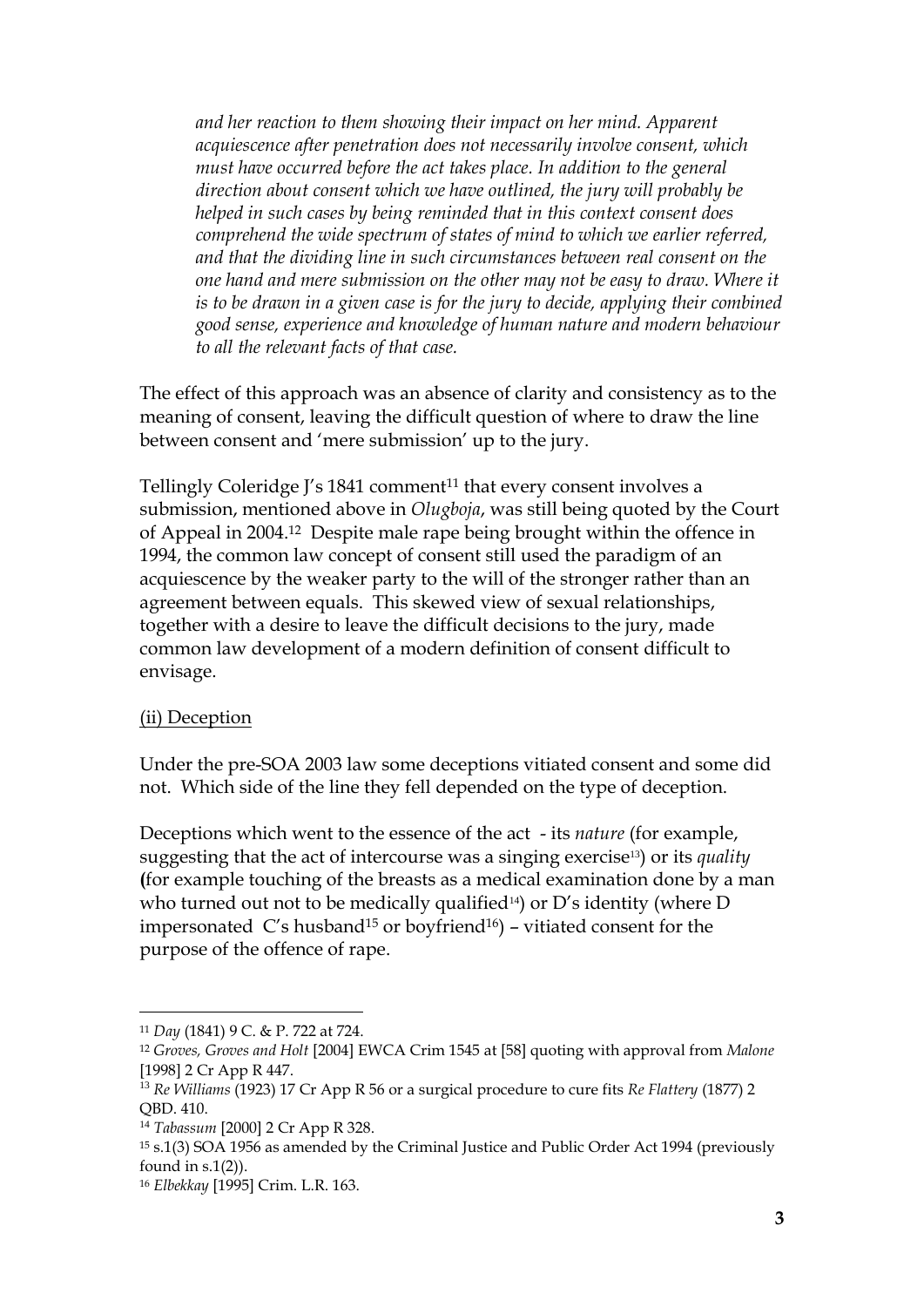Deceptions which did not go to the essence of the act were considered insufficient to vitiate consent. In *Linekar17*, for instance, the issue was whether failure to pay £25 (which D claimed had been the fee agreed with C for sex) vitiated consent. The court considered that as C had consented to sexual intercourse with D and that was the same with or without payment, her consent was not vitiated. The court pointed out that D would probably have been guilty of the offence of procuring sexual intercourse by false pretences under s.3 of the SOA 1956.18 The offence under s.3 is how cases of 'lesser' deception were dealt with, at least in theory, by the criminal law. However, s.3, and the offence of procuring sexual intercourse by threats under s.2, appear to have been little used by the turn of the 21st century.<sup>19</sup>

#### (iii) D's belief in consent

As noted above, there was no requirement for C to demonstrate her lack of consent, but the prosecution still had to prove that D was either aware of C's lack of consent or did not care whether s/he was consenting or not. <sup>20</sup> D could not rely on a mistake he had made due to self-induced intoxication<sup>21</sup> but could rely on his sober mistaken belief, however unreasonable, as long as it was genuine.22 Under the Offences (Amendment) Act 1976 s.1(2) the jury had to consider the presence or absence of reasonable grounds for D's belief in consent when determining whether he did have the claimed belief, but the fact was that a genuine belief in consent, however unreasonable, was sufficient to see D acquitted. It was easy, in theory and in practice, to lose sight of the fact that D had to believe in C's consent, otherwise, assuming all other elements are made out, he was guilty.

#### **Proposals for reform: the road to the SOA 2003**

The Criminal Law Revision Committee's Fifteenth Report<sup>23</sup> in 1984 and the Law Commission's Draft Criminal Code<sup>24</sup> in 1989 had touched on consent in

<sup>17</sup> *Linekar*[1995] QB 250.

<sup>&</sup>lt;sup>18</sup> It is understandable that Linekar did not face a count under s.3 SOA 1956 as C made a clear allegation of rape; it was D who claimed that she was disgruntled when he refused to pay her £25. Prior to the SOA 1956 a similar provision was found in s.3(2) of the Criminal Law Amendment Act 1885.

<sup>&</sup>lt;sup>19</sup> There do not appear to be any figures on this, despite the assertion being made in the literature, e.g. *Setting the Boundaries*, paragraph 2.18.2, *Consent in Sex Offences*, paragraph 5.40. <sup>20</sup> *DPP v Morgan* [1976] AC 182, HL and *Satnam and Kewal* (1984) 78 Cr. App. R 149, CA. Simon Gardner argues that *Satnam* extends liability to the situation when D failed to turn his mind to C's consent at all which he suggests was not previously covered (*Reckless and inconsiderate rape* [1991] Crim. L.R. 172).

<sup>21</sup> *Fotheringham* (1989) 88 Cr App R 206 following *DPP v Majewski* [1977] AC 443, HL. <sup>22</sup> <sup>22</sup> *DPP v Morgan* [1976] AC 182, HL.

<sup>23</sup> Criminal Law Revision Committee, *Fifteenth Report: Sexual Offences* (London: HMSO, 1984), Cmnd 9213.

<sup>24</sup> The draft Bill found in Volume 1 of the Law Commission's Report, *A Criminal Code for England and Wales* (London: HMSO, 1989), Law Com No. 177.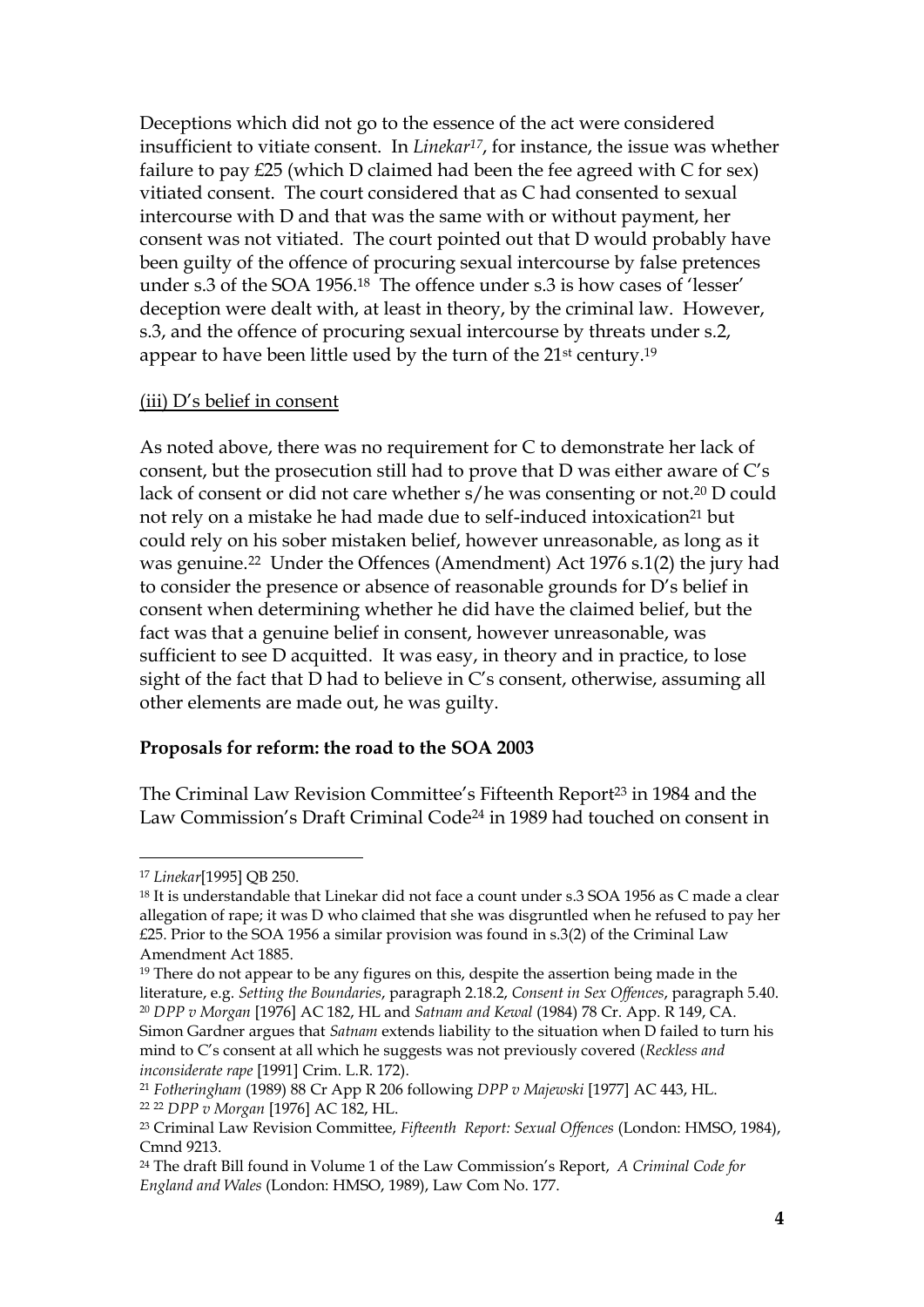relation to sexual offences but did nothing more than seek to codify the law as it already was. It was not until the turn of the current century that large scale reform started to be advocated in influential law reform reports. The Law Commission's 2000 report, *Consent in Sex Offences<sup>25</sup>* was produced to assist the Home Office-sponsored free-standing review, *Setting the Boundaries.* <sup>26</sup> Both reports provided proposals which themselves fed into the government's White Paper, *Protecting the Public*<sup>27</sup> which culminated in the SOA 2003. The feeling of the reports is best summed up in *Setting the Boundaries<sup>28</sup>*

*We… thought it was vital that the law was clear and well understood, particularly in this field of sexual behaviour where there is much debate about the ground-rules. There is no Highway Code for sexual relations to give a clear indication of what society expects or will tolerate. The law should ensure respect for an individual's own decisions about withholding sexual activity and protect every person from sexual coercion and violence.*

*Society has undergone rapid and fundamental change in the past century. Our perception of the roles of men and women have changed.* 

*The current law does not adequately reflect these changes…. It is silent on most aspects of consensual sexual behaviour in private…*

*We recognised that the law does not readily meet the needs of police and prosecutors in tackling sexual assault, abuse and exploitation …. We also recognised the vital importance of providing a fair trial and the ability for a defendant, who is innocent until proved guilty, to mount an effective defence.*

#### (i) Definition

*Consent in Sex Offences* recommended a definition of consent rather than simply judicial explanation as the approach most likely to assist juries. Their recommendation was *'subsisting, free and genuine agreement'*. *Setting the Boundaries* also rejected the common law no-definition approach to consent noting '*[t]he full legal meaning of consent was not clearly understood'* <sup>29</sup> and concluding<sup>30</sup>

*[i]t is vitally important that in this most private and difficult area of sexual relationships the law should be as clear as possible so that the boundaries of* 

<sup>25</sup> Law Commission, *Consent in Sex Offences*, Law Commission (London: HMSO, 2000) hereinafter referred to as *'Consent in Sex Offences'*, also annexed to *Setting the Boundaries*  (below) in Volume 2.

<sup>26</sup> *Setting the Boundaries: Reforming the Law on Sex Offences, Vol. 1* (London: HMSO, 2000), hereinafter referred to as '*Setting the Boundaries'*.

<sup>27</sup> White Paper, *Protecting the Public* (London: HMSO, 2002) Cm. 5668, hereinafter referred to as '*Protecting the Public*'.

<sup>28</sup> *Setting the Boundaries,* above n.26, paragraphs 0.8, 1.1.4, 1.1.5 and 1.1.6*.*

<sup>29</sup> *Setting the Boundaries,* above n.26*,* paragraph 2.3.1*.*

<sup>30</sup> *Setting the Boundaries,* above n.26*,* paragraphs 2.7.2 and 2.10.1*.*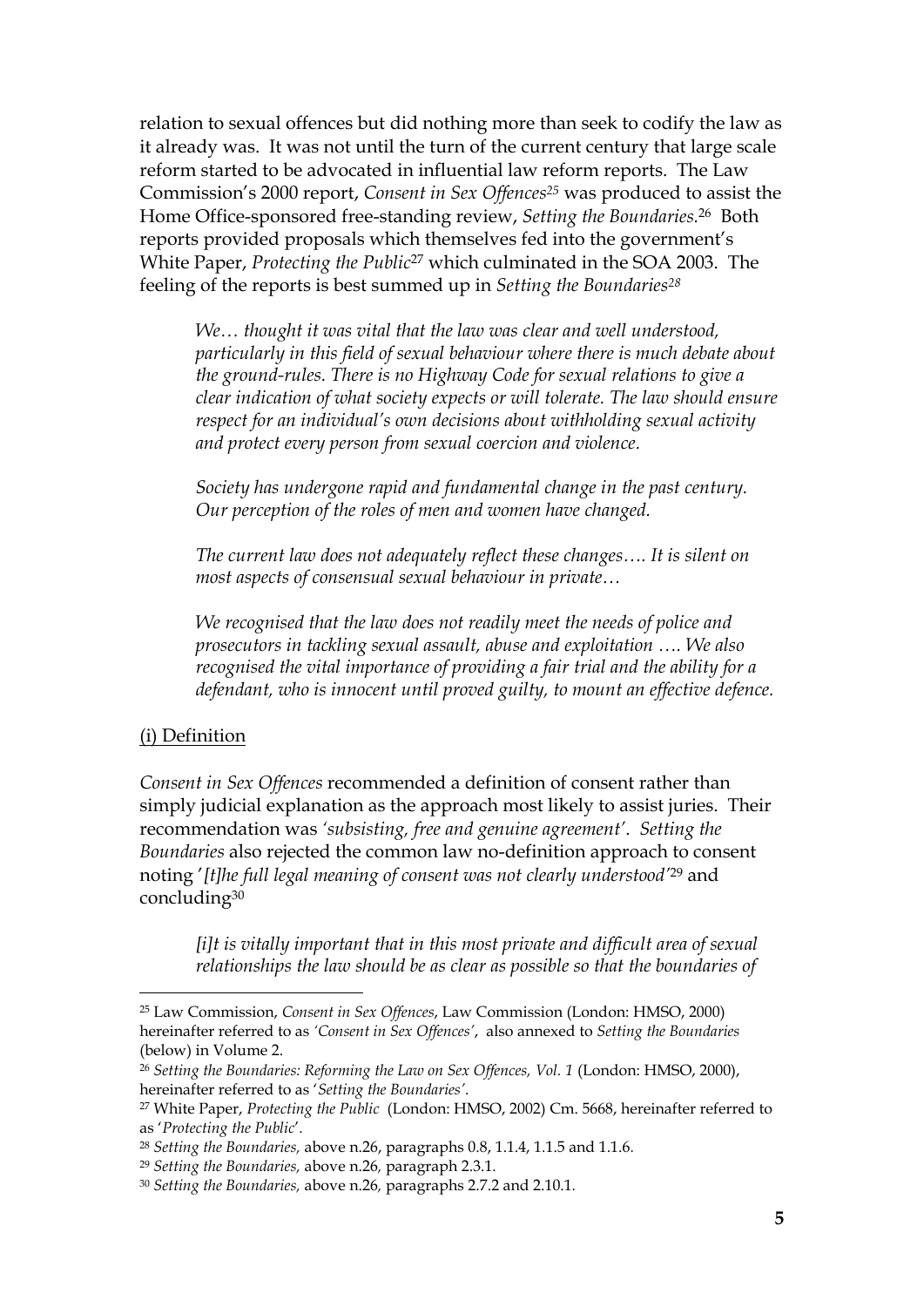*what is acceptable, and of criminally culpable behaviour, are well understood. This understanding is essential for all those involved in the criminal justice system in practicing and interpreting the law (and we had evidence that it was not always well understood even by professionals).* 

*… The law sets the ground rules of what is and is not criminal behaviour, and all citizens need to know and understand what these are. This is particularly important because consent to sexual activity is so much part of a private relationship where verbal and non-verbal messages can be mistaken and where assumptions about what is and is not appropriate can lead to significant misunderstanding and, in extreme cases, to forced and unwelcome sex.*

They recommended that this was best achieved by having both a definition and assistance as to how that definition should be applied.<sup>31</sup> They noted in particular<sup>32</sup>

*…*

*It is important for society as a whole for sexual relationships to be based on mutual respect and understanding.*

*One of the messages that had come to us in consultation was that consent was something that could be seen as being sought by the stronger and given by the weaker. In today's world it is important to recognise that sexual partners are each responsible for their own actions and that there should be parity of status. In defining consent we are not seeking to change its meaning, rather to clarify the law so that it is clearly understood.*

Agreeing with the Law Commission, they advised a statutory definition of consent, which they suggested should be '*free agreement'.* <sup>33</sup> To clarify and explain this definition they provided a non-exhaustive list of examples where consent was not present, which was intended to assist practitioners and juries<sup>34</sup>

• Where a person submits or is unable to resist because of force, or fear of *force;*

• Where a person submits or is unable to resist because of threats or fear of *serious harm or serious detriment of any type to themselves or another person;*

*• Where a person was asleep, unconscious, or too affected by alcohol or drugs to give free agreement;*

*• Where a person did not understand the nature of the act, whether because they lacked the capacity to understand, or were deceived as to the purpose of the act;*

<sup>31</sup> *Setting the Boundaries,* above n.26, Recommendation 5 and paragraph 2.10.6.

<sup>32</sup> *Setting the Boundaries,* above n.26, paragraphs 2.7.2 and 2.10.3.

<sup>33</sup> *Setting the Boundaries,* above n.26, Recommendation 5 and paragraphs 2.10.3 to 2.10.5 and *Consent in Sex Offences,* above n.25, paragraphs 2.5 to 2.12.

<sup>34</sup> *Setting the Boundaries,* above n.26, Recommendation 6 and paragraphs 2.10.6 to 2.10.9.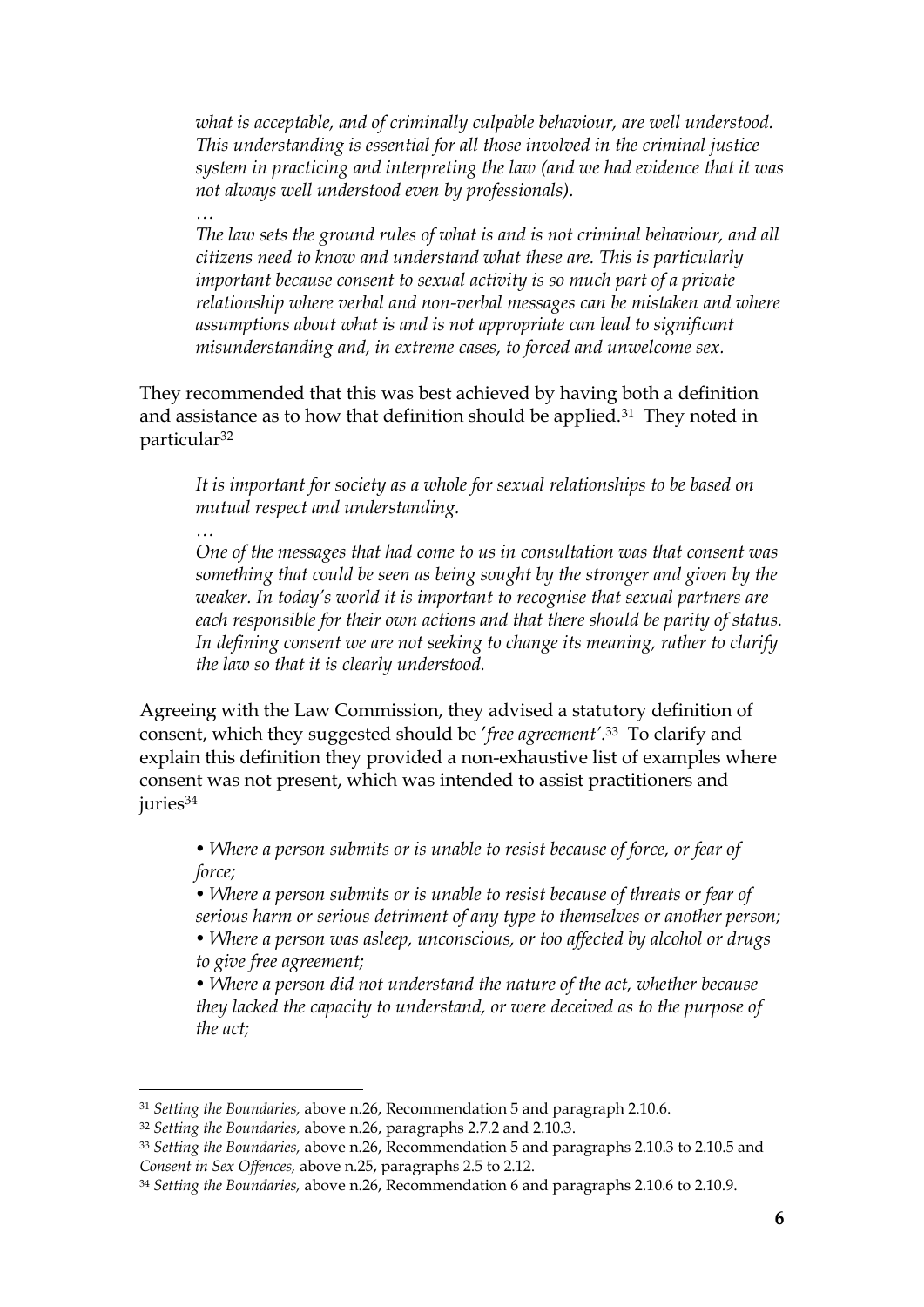• Where the person was mistaken or deceived as to the identity of the person or *the nature of the act;*

*• Where the person submits or was unable to resist because they are abducted or unlawfully detained;*

*• Where agreement is expressed by a third party not the victim.*

## (ii) Deception

The Law Commission took the view that there were different types of deception which merited criminal sanctions. Some deceptions are so fundamental that they mean that consent was not in fact given; deceptions as to the nature of the act or the identity of the other party fall into this category. A second category involves deceptions which do not nullify consent, although they are sufficiently serious to come within an extended and updated version of s.3 SOA 1956.35 Other deceptions would not fall within the scope of the criminal law. The suggested categories were very much dictated by the then law.

*Setting the Boundaries* did not explicitly endorse the Law Commission's differentiation into three types of deception, although the net effect of its proposals is the same. Some forms of deception appeared in the nonexhaustive list of situations where consent was not present. *Setting the Boundaries* also recommended updated versions of the offences under ss.2 and 3 of the SOA 1956 mentioning trafficking, forced and sham marriages as being the types of situations to be covered by the updated offences. <sup>36</sup> Deceptions short of this would not be caught by the criminal law.

#### (iii) D's belief in consent

The Law Commission and *Setting the Boundaries* were not particularly radical when it came to D's belief in consent. Both were content that the mainly subjective approach continue, albeit with some more checks upon it. The Law Commission suggested additional judicial directions.<sup>37</sup> *Setting the Boundaries*  stated that *"the doctrine of honest but mistaken belief in consent was widely criticised"<sup>38</sup>* but took a similar approach recommending only a further limitation where the defendant did not take all reasonable steps in the circumstances to ascertain consent at the time. 39

# (iv) The White Paper

<sup>35</sup> *Consent in Sex Offences*, above n.25, Law Commission, paragraphs 5.14 to 5.46.

<sup>36</sup> *Setting the Boundaries*, above n.26, Recommendation 14 and section 2.18.

<sup>37</sup> *Consent in Sex Offences*, above n.25, paragraph 7.44.

<sup>38</sup> *Setting the Boundaries,* above n.26, paragraph 2.3.1

<sup>39</sup> *Setting the Boundaries*, above n.26, Recommendation 9 and section 2.13.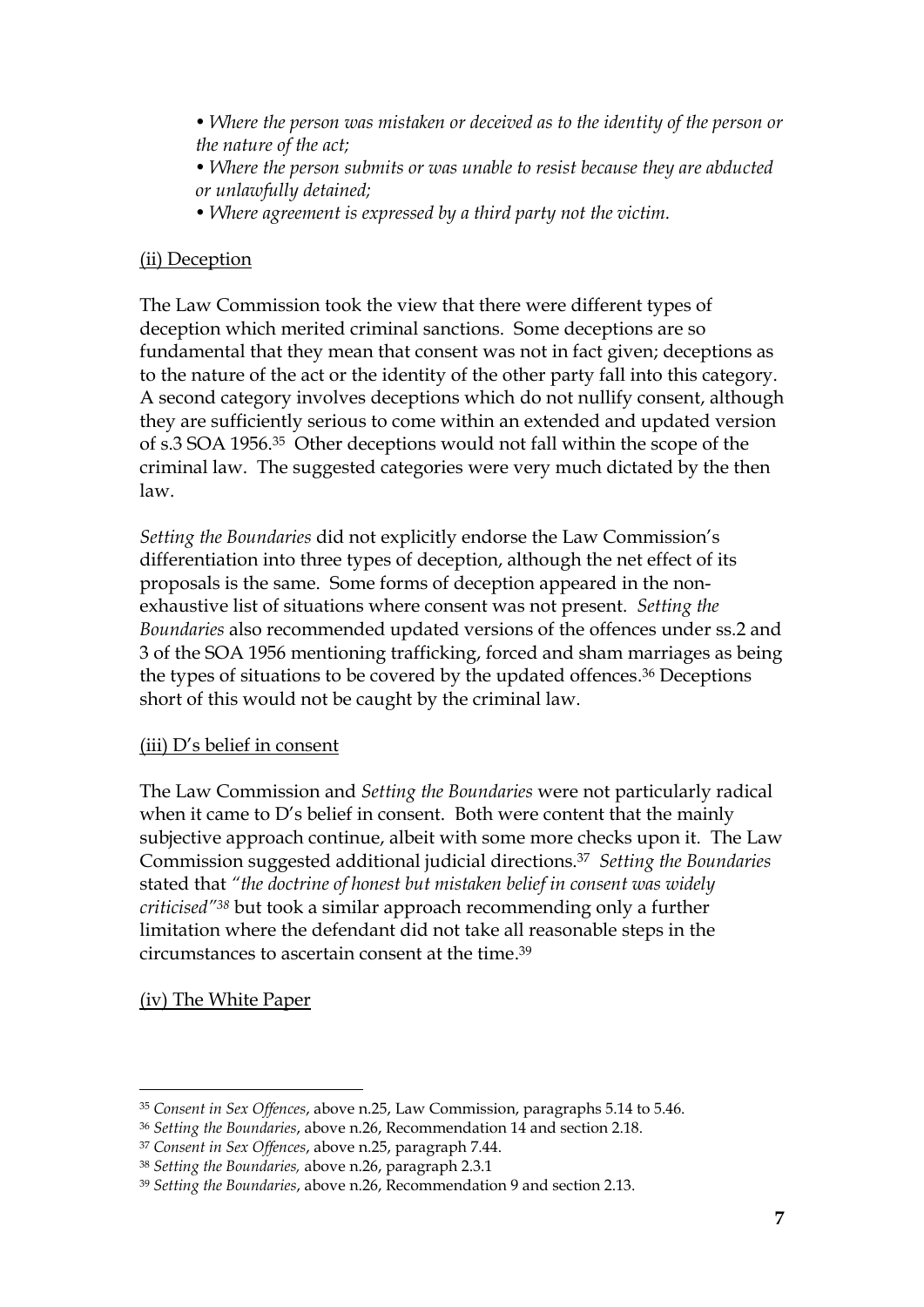The Home Office produced a White Paper, *Protecting the Public* which led to the SOA 2003. The Home Office gave one of the stated aims of the new legislation as setting out clearly what constitutes unacceptable behaviour $40$ noting that<sup>41</sup>

*[i]t is vital that the law is as clear as possible about what consent means in order to prevent miscarriages of justice… There is little general guidance in the case law as to the meaning of consent, except that it has been held that consent is different from submission. We intend to make statutory provision on this issue that is clear and unambiguous.*

*Setting the Boundaries*' non-exhaustive list of situations where consent was not present mutated in *Protecting the Public* into presumptions of a lack of consent which D could rebut on the balance of probabilities. Despite the references to clarity, there was no proposed definition of consent in the White Paper.

Deception as to identity was to remain a deception which vitiated consent.<sup>42</sup> Other than that, there was no mention of deception and no updated version of SOA 1956 s.3.

Most radically, the Home Office decided to abandon rather than simply limit the essentially subjective test in relation to D's belief in consent and stated that there would be added to the requirement of belief in consent a test of reasonableness: reasonableness judged by *'an objective third party*' taking into account *'the actions of both parties, the circumstances in which they have placed themselves and the level of responsibility exercised by both'*. 43

#### **The SOA 2003**

### (i) The statutory scheme

After significant amendments on its Parliamentary journey, the SOA 2003 emerged. Consent is defined by s.74 which provides that '*a person consents if he agrees by choice, and has the freedom and capacity to make that choice'*.

Further, there are also two classes of situation, in ss. 75 and 76, which lead to twin presumptions: that C did not consent *and* that D knew that.

Section 75 provides *rebuttable* presumptions: if the factual situation in the presumption is proved by the Crown to exist, there is a rebuttable presumption C did not consent. D can still make the issue 'live' at trial by producing some evidence disputing the situation giving rise to the

<sup>40</sup> *Protecting the Public*, above n.27, foreword.

<sup>41</sup> *Protecting the Public*, above n.27, paragraphs 28 and 30.

<sup>42</sup> *Protecting the Public*, above n.27, paragraph 30.

<sup>43</sup> *Protecting the Public,* above n.27, paragraph 34.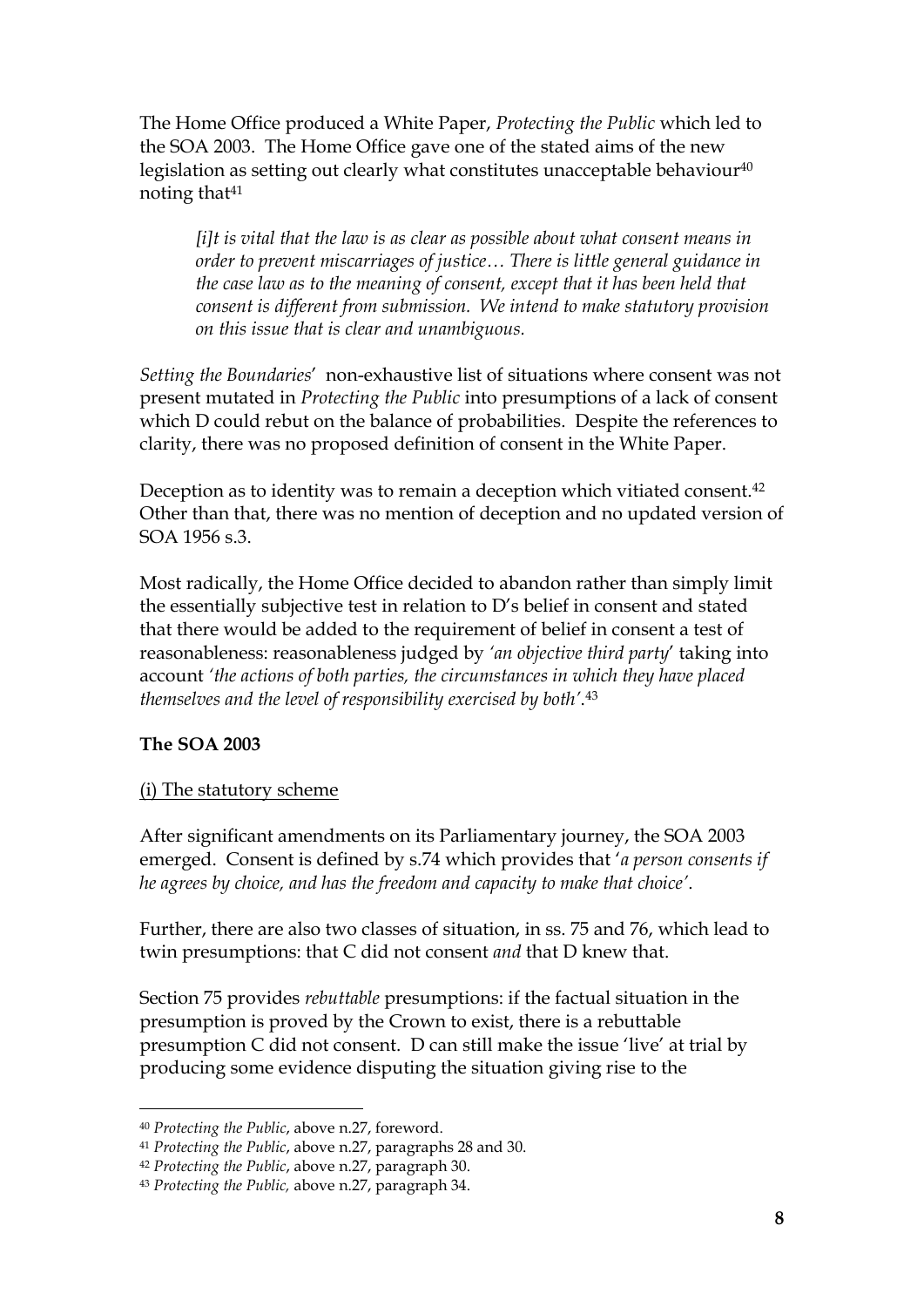presumption, leaving the Crown to prove lack of consent and belief in consent without recourse to the presumption. The situations covered by s.75 are:

- a) Violence or the threat of violence was used against C or another person at the time of the sexual act or immediately before;
- b) C was unlawfully detained at the time of the sexual act and D was not;
- c) C was asleep or otherwise unconscious;
- d) C's physical disability meant that C could not communicate his/her consent or lack thereof to D;
- e) C had been administered, without his/her consent, a substance capable of stupefying or overpowering C at the time of the sexual act.

Section 76 provides two *conclusive* presumptions:

- a) D intentionally deceived C as to the nature or purpose of the relevant act; or
- b) D intentionally induced C to consent to the relevant act by impersonating a person known personally to C.

Where s.76 applies, assuming D admits the act, s/he is left with no defence.

No updated version of s.3 SOA 1956 appeared in the Act.

D's belief in consent only removes culpability if D *'reasonably believes'* that C is consenting. Whether a belief is reasonable *'is to be determined having regard to all the circumstances, including any steps [D] has taken to ascertain whether [C] consents'*. 44

The definition in s.74, the presumptions in ss.75 and 76 and the requirement for D's belief in consent to be reasonable apply equally to the four nonconsent offences of rape, sexual assault by penetration, sexual assault and causing sexual activity without consent (ss.1 to 4).

# (ii) Interpretation of ss.74, 75 and 76 – an overview

'Freedom' and 'capacity' themselves are not defined in the Act. Professors Ashworth and Temkin have criticised s.74 as involving two *'ideas which raise philosophical issues of such complexity as to be ill suited to the needs of criminal justice'*. <sup>45</sup> The Explanatory Notes deal with the philosophical complexities by telling us that '[a] *person might not have sufficient capacity because of his age or because of a mental disorder*'. This is even less that useful than would first appear as these situations are covered by other sections: mentally disordered complainants who lack the capacity to consent should fall within the offences

<sup>44</sup> See ss.1(1)(d) and (2) SOA 2003. Sections 2 to 4 contain identical provisions.

<sup>45</sup> J. Temkin and A. Ashworth, *The Sexual Offences Act 2003 (1) Rape, Sexual Assaults and the Problems of Consent* [2004] Crim. L.R. 328 at p336.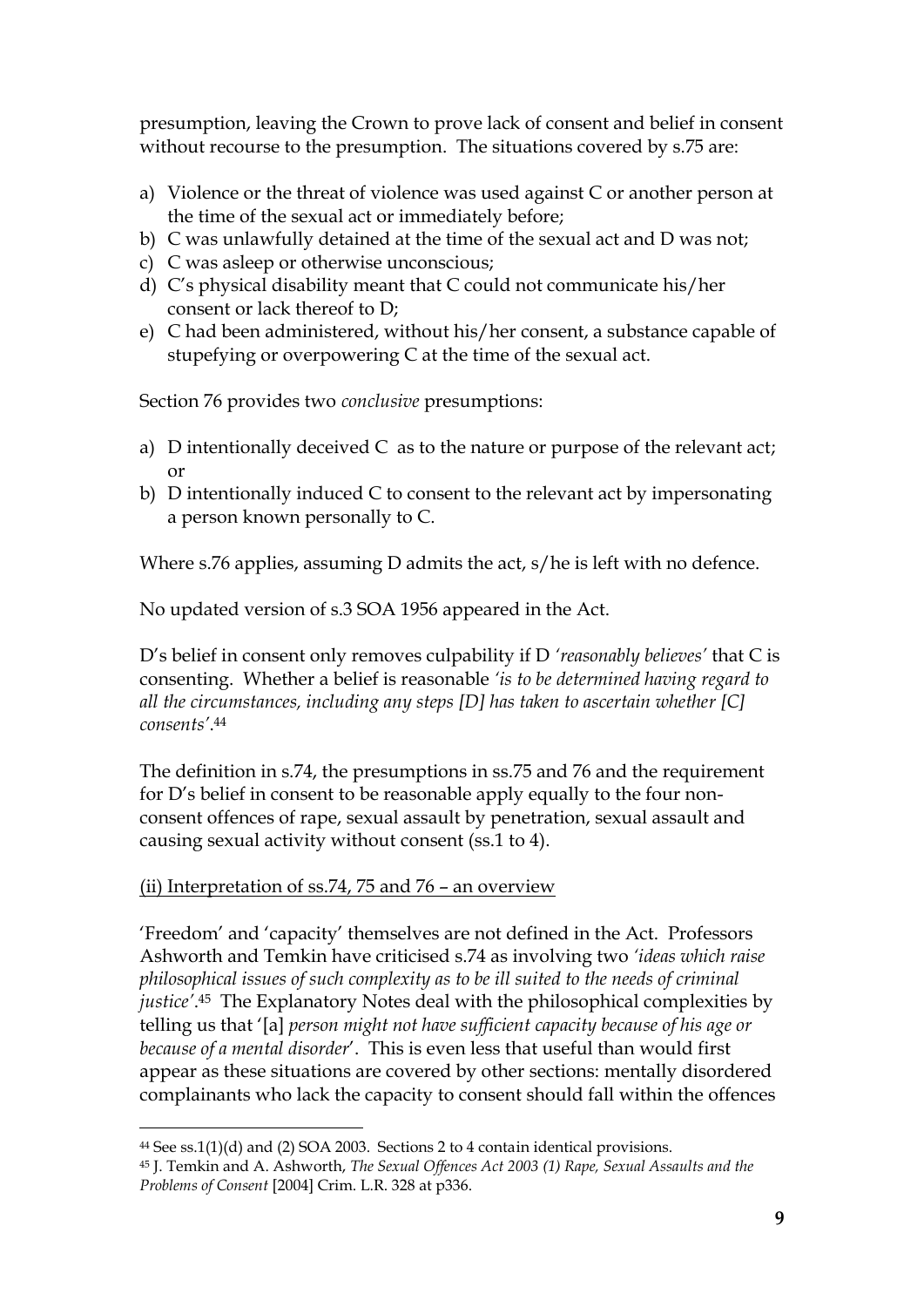in ss.30 to 41 (which deal with complainants with a mental disorder) rather than the basic non-consent offences<sup>46</sup> and those who are physically unable to consent or unconscious are covered by one of the s.75 presumptions.

The courts have been scrupulous in avoiding giving any general interpretive guidance on the terms 'freedom' and 'capacity'. Baron Judge (the most active appellate judge in this area so far) summed up the judicial approach saying that *'the evidence relating to choice and the freedom to make any particular choice must be approached in a broad commonsense way' <sup>47</sup>* and in another case emphasised the importance of *'the actual state of mind of the individuals involved on the particular occasion'* <sup>48</sup>.

Baron Judge and his colleagues could be criticised for simply harking back to the pre-SOA 2003 approach but this would be a lazy criticism. There are two more interesting drivers behind the case law on ss.74, 75 and 76. First is the judicial desire not to interfere with a statutory definition by providing a judicial gloss if it can be avoided. Second is a profound dislike of rigid compartmentalisation in sexual cases, which after all deal with some of the most private and fundamental human activity; some of the most extreme human behaviour comes before the courts in these cases and there is a judicial desire for flexibility in dealing with them. The desire for flexibility has ended up overriding the dislike of interfering with statutory terms. The result has been that the SOA 2003 provisions on consent have been applied in a rather different way to that envisaged to retain flexibility. In retrospect, this was not a surprising result. Sexual relations are an area of infinite variety and choice in the modern age. The kind of judgments in which private, personal sexual morality is criticised now rarely feature in the law reports. The courts appear desirous of giving effect to this freeing of societal-moral constraints. Sections 75 and 76 hamper that ability by creating rigid categories which are hard to use in court in a way which a jury will understand and which will result in a fair trial for D as well as C. The judicial response has been to move decisions out of the ss.75 and 76 statutory categories and into the realm of s.74 jury decisions. However, the effect of this approach has been an interference with statutory definitions, especially s.76. The knock-on effect of this overreliance on s.74 has been a reduction in judicial guidance to juries. Neither is a particularly laudable result. It would be easy to blame the judiciary, but again, that would be a simplistic view. The judicial line taken, and its results, are the symptoms rather than the cause of the problem in the SOA 2003.

<sup>46</sup> Although *R. v A.(G.)* [2014] 2 Cr.App.R. 5 stated that the Mental Capacity Act 2005 test should be used to determine C's capacity for the purposes of s.74 where C is said to lack mental capacity due to a mental disorder, the court also noted that the offences under s.30 onwards cover the full range of criminal sexual activity and should be given measured consideration when charging decisions are made.

<sup>47</sup> *R. (F.) v D.P.P.* [2013] 2 Cr.App.R. 21.

<sup>48</sup> *R v Bree* [2008] QB 131, [2007], 2 Cr.App.R. 13.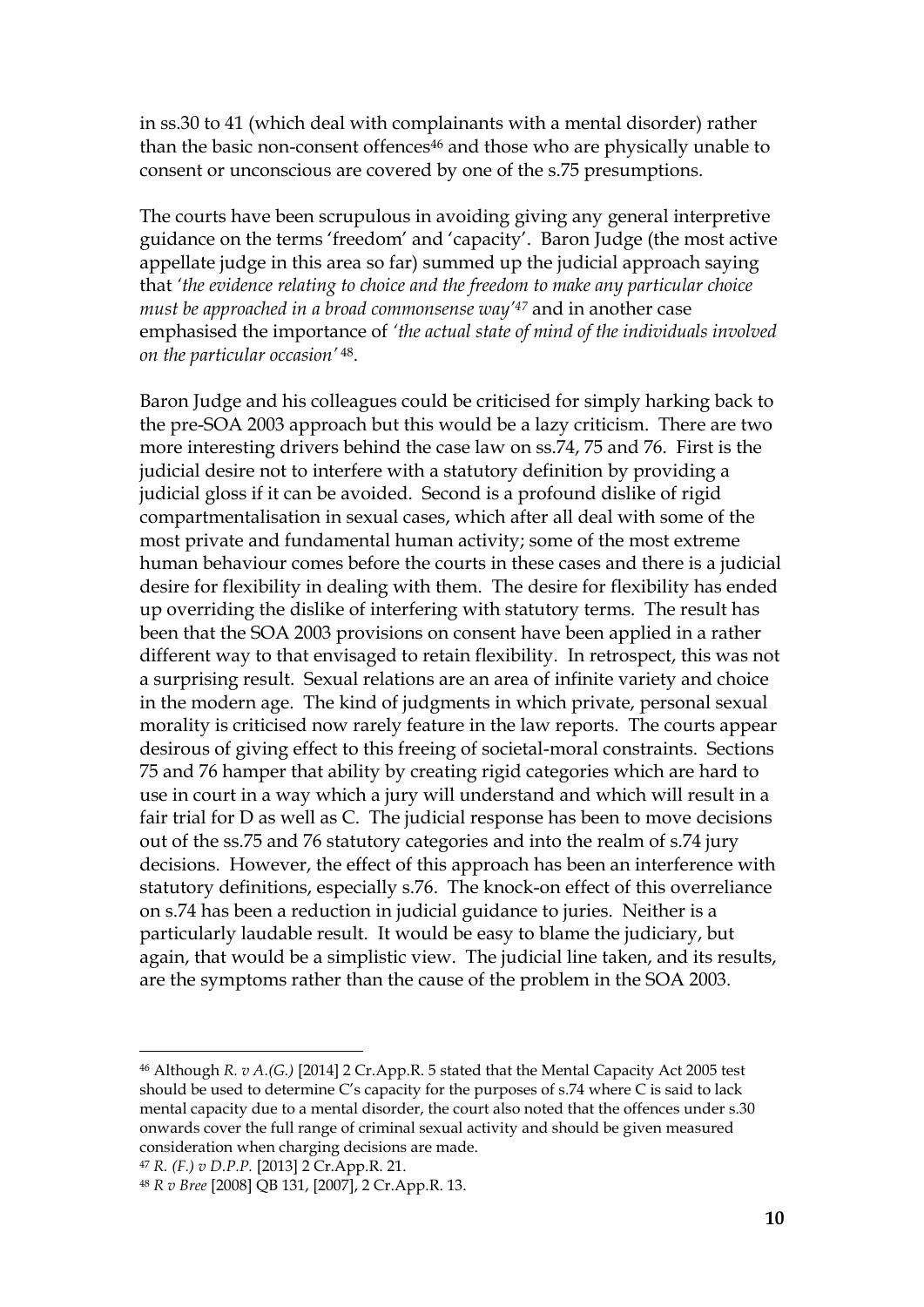Careful examination of the symptoms will help us identify the underlying malady and, hopefully, provide a prescription for it.

# (iii) The cases on interpretation of ss.74, 75 and 76

The case law which has interpreted s.74 has been driven almost entirely by deception cases; both because of the conclusive presumptions in s.76 and because of the absence of an updated version of s.3 SOA 1956. The role of deception cases in the development of s.74 may well not have been anticipated by those who brought forward the original draft of the SOA 2003<sup>49</sup> and some have argued that s.74 should not cover deception cases.50 However, the route taken in the case law is the result of the way in which the s.76 presumptions were drafted and they way in which they take effect. The term *"purpose"* in the first presumption, for instance, is extremely broad (whose purpose? his/her main purpose? subsidiary purposes?) Certainly it is a lot broader than the pre-SOA 2003 case law examined above. As a result it potentially catches very many deceptions and once the presumption applies D has no defence. The result is a sledgehammer to crack the nut of the very few cases which merit it. The courts' desire not to use the sledgehammer of s.76 made the wide use of s.74 in cases of deception inevitable.

In *Devonald<sup>51</sup>* there was a dalliance with a literal reading of s.76. D was a middle-aged man who pretended to be a 20 year old female called Cassey to get C, a 16-year old boy, to masturbate over a webcam link. D's purpose was some sort of revenge C who had ended a relationship with D's daughter. The Court of Appeal found that the 'purpose' of the act went beyond C's own sexual gratification and extended to the sexual gratification of a 20 year old called Cassey. As C was deceived about Cassey's existence, D was guilty. This reasoning was criticised<sup>52</sup> and has not been followed in subsequent cases.

The case of *Jheeta*<sup>53</sup> preceded *Devonald* and took a different line. In that case D created a bizarre fantasy world through which he persuaded his partner, C, who repeatedly tried to break up with him, to stay in the relationship and continue having sexual intercourse with him. D deceived C into believing that her life was in danger. He sent her text messages from a fictitious police officer telling her that she had pay for private security and that D would kill himself if she left him, so she needed to keep having sex with him or else she

<sup>49</sup>*Protecting the Public,* above n.27, made no mention of deception outside what became the s.76 presumptions.

<sup>50</sup> J. Miles, *"Sexual offences: consent, capacity and children"* [2008] Archbold News 6, J. Rogers, *"The effect of 'deception' in the Sexual Offences Act 2003"* (2013) 4 Archbold Rev. 7.

<sup>51</sup> [2008] EWCA Crim 527.

<sup>52</sup> D. Ormerod, *Smith & Hogan's Criminal Law* (Oxford, OUP, 2011) 13th edn., p634 and F. Gerry and C. Sjölin, *The Sexual Offences Handbook* (London, Wildy, Simmonds and Hill, 2010) 1st edn., p262.

<sup>53</sup> *R v Jheeta* [2007] EWCA Crim 1699, [2007] 2 Cr.App.R.34.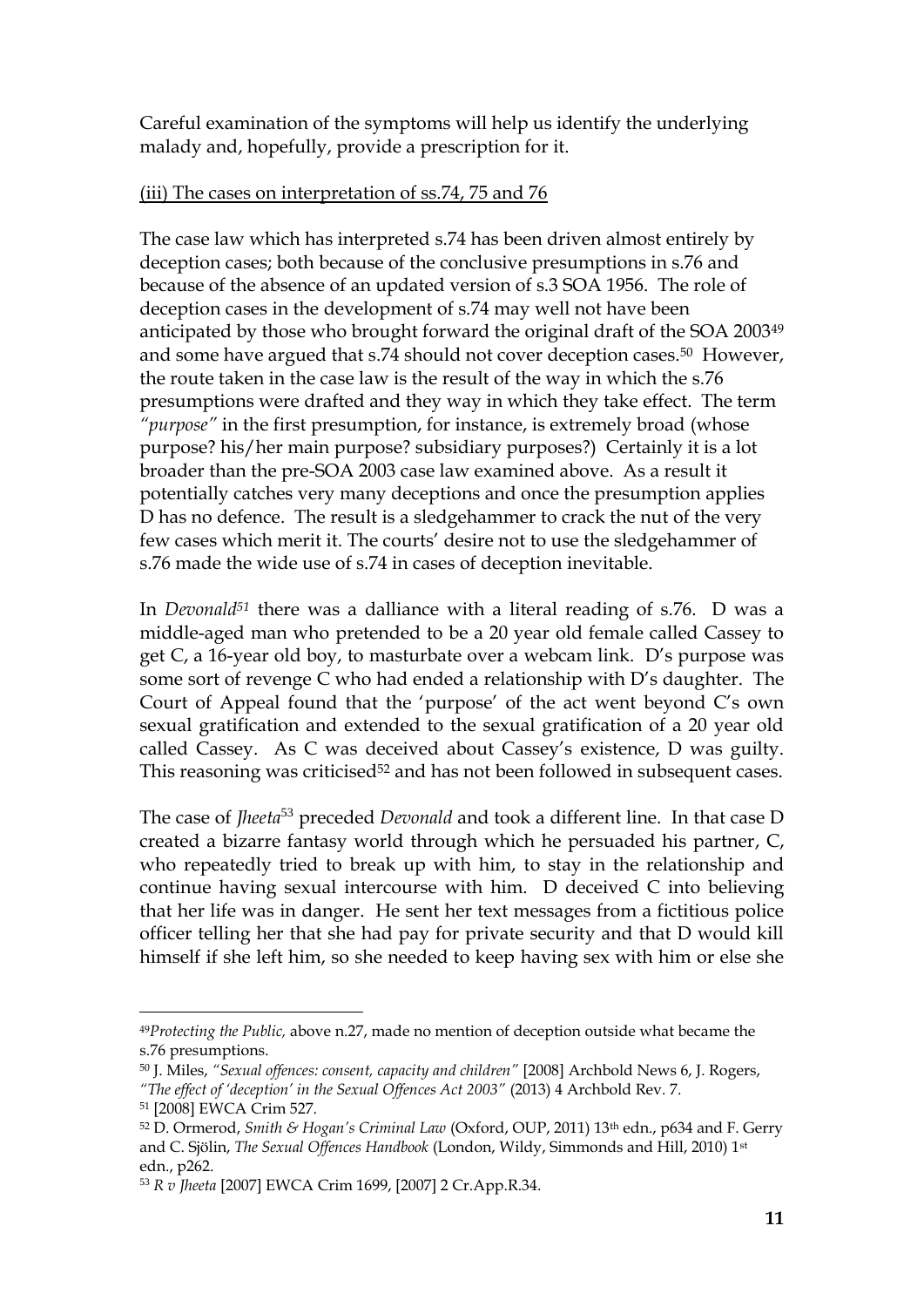would be fined. The President of the Queen's Bench Division (as Baron Judge then was) concluded that s.76*<sup>54</sup>*

*is limited to the 'act' to which it is said to apply. In rape the 'act' is… intercourse… No conclusive presumptions arise merely because the complainant was deceived in some way or other by disingenuous blandishments of or common or garden lies by the defendant… Beyond this limited type of case, and assuming that, as here, [section 75](http://login.westlaw.co.uk/maf/wluk/app/document?src=doc&linktype=ref&context=24&crumb-action=replace&docguid=ICEB91C20E45211DA8D70A0E70A78ED65) has no application, the issue of consent must be addressed in the context of [section 74.](http://login.westlaw.co.uk/maf/wluk/app/document?src=doc&linktype=ref&context=24&crumb-action=replace&docguid=ICEB8CE00E45211DA8D70A0E70A78ED65)*

The reasoning in *Jheeta* has held sway and solidified into two points: (1) issues involving deception and consent are to be resolved under s.74 if they can be<sup>55</sup> and (2) when s.76 is relied upon, it is given a stringent construction which ignores the troublesome term *'purpose'* and focuses instead on whether the deception goes to the essence of the act of intercourse. Hallett LJ summarised the approach in *Bingham*, where she stated that *Jheeta* should be preferred to *Devonald* and noted that as s.76 *'effectively removes from an accused his only line of defence…it will be a rare case in which section 76 should be applied'*. <sup>56</sup> The effect is that where s.76 does not apply, the statutory presumption simply does not go before the jury *at all* and they are simply directed about s.74.

What kind of 'rare case' does fall within s.76? Baron Judge's comments in *Jheeta* suggest they will be few and far between. When it comes to specifics, deceptions as to gender (*McNally57*), use of a condom (*Assange v Sweden58*), withdrawal before ejaculation (*R (F) v DPP59*) , liability for prosecution for failing to have intercourse (*Jheeta*<sup>60</sup>) and identity of the party at the other end of a webcam (*Bingham*61) have all been dealt with under s.74 rather than s.76, and in all these cases C has been found to have been deprived of the ability to chose whether to consent.

For different reasons the s.75 presumptions have also fallen rapidly into disuse. Section 75 does give D a defence, as the presumptions can be rebutted, but as these presumptions can so easily be rebutted, they have become about as forceful as a feather. Once there is an evidential issue about the presumption circumstances then the presumption itself no longer goes before the jury.62 For example, C says she was asleep when D had sex with

<sup>57</sup> *R v McNally* [2013] 2 Cr.App.R. 28.

**<sup>54</sup>** *Jheeta* [2007] 2 Cr.App.R.34 at [24].

<sup>55</sup> see for example *Assange v Sweden* [2011] EWHC 2849 (Admin); (2011) 108(44) L.S.G. 17

<sup>56</sup> *Bingham* [2013] 2 Cr.App.R. 29 (sometimes referred to as *R v B*) at [20].

<sup>58</sup> *Assange v. Sweden* (2011) 108(44) L.S.G. 17.

<sup>59</sup> *R (F) v DPP* [2013] 2 Cr.App.R. 21.

 $60$  Above n.54.

<sup>61</sup> The appeal against the first trial where s.76 was used is *Bingham* [2013] 2 Cr.App.R. 29 (sometimes referred to as *R v B).* Bingham was convicted at his retrial based on s.74 alone (http://www.hulldailymail.co.uk/Facebook-sex-blackmailer-Darrell-Bingham-jailed/story-20025241-detail/story.html).

<sup>62</sup> *White (Gavin)* [2010] EWCA Crim 1929 and *Mba (Lewis)* [2012] EWCA Crim 2773.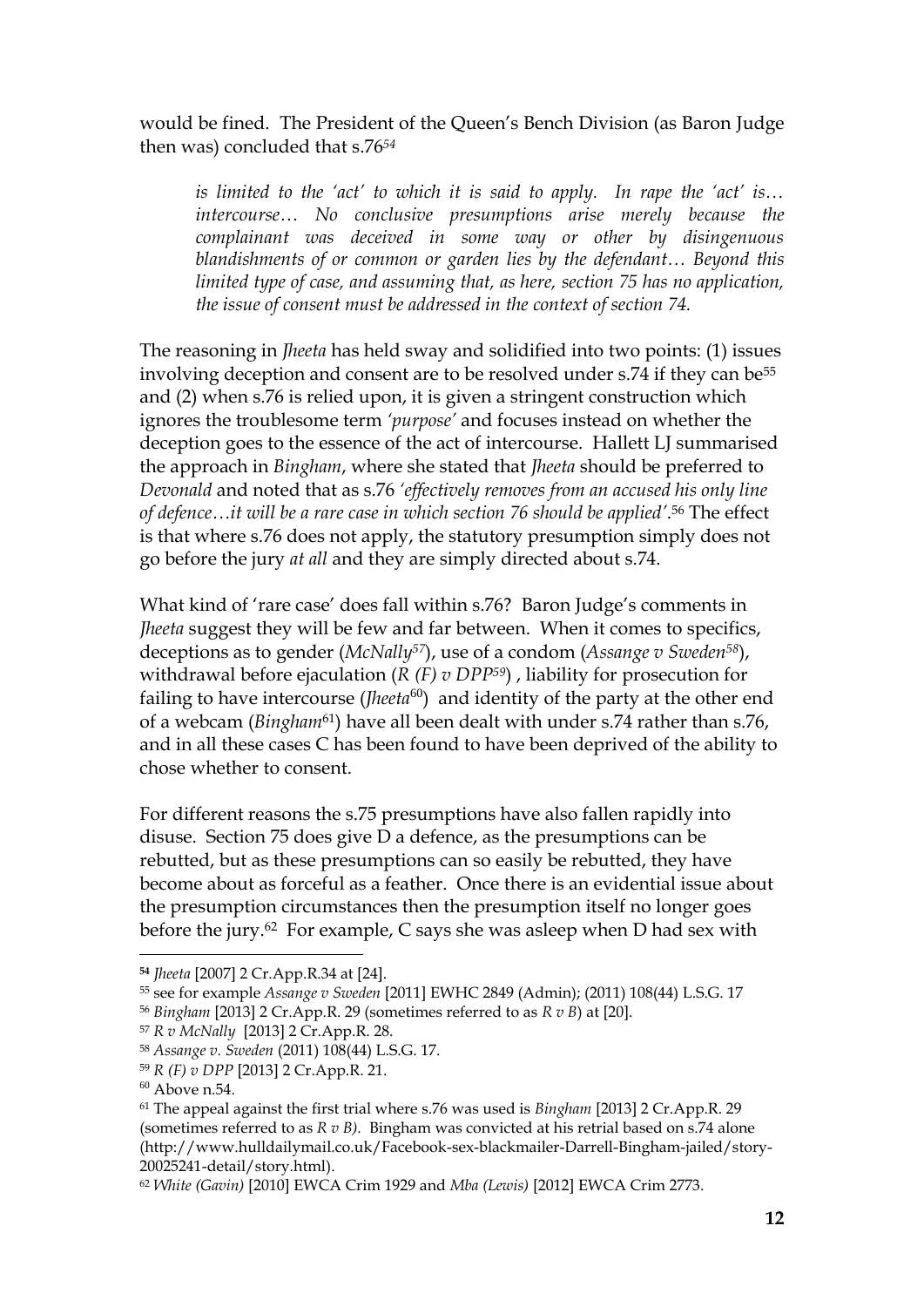her. D says that C was not asleep and was in fact taking an active role in the sexual act. The result is that the presumption is rebutted *and* the jury will not be told about the s.75 presumption of lack of consent where C is asleep. It will be rare that D does not make a claim, however spurious, that C was consenting in a situation covered by the rebuttable presumptions. The problem with the presumptions is then laid bare: judicial directions to the jury then cannot mention the presumption. In fact, it goes further than that. The judge will need to be very careful about how s/he directs the jury to avoid an appeal based on the presumption going before the jury when it should not have done. The jury will be directed in less clear and forceful terms than the facts are likely to merit *because of* the presumption. It is no surprise that the Crown Court Bench Book (which is a reference manual for judges provided by the Judicial Studies Board) provides no guidance on the appropriate directions under ss.75 and 76 on the basis that the presumptions seldom apply.<sup>63</sup>

The effect is that the aims of the proposals in *Setting the Boundaries* and *Protecting the Public*, that the law be as clear and unambiguous as possible and the boundaries of what is acceptable well understood, fail. The effect of the procedural failures of the ss.75 and 76 presumptions is that that they prevent what they were meant to achieve.

## **The way ahead for the ss.74, 75 and 76: Guiding and trusting rather than presuming**

How to improve the situation? Can ss.75 and 76 be saved? Should they be? The practical problems of the presumptions are not their only difficulty. The lists themselves are problematic. That is not to say that the concept of situations where consent is presumed not exist is a problem, or that the nonexhaustive list in *Setting the Boundaries* was wrong; each situation does look, without further information, like one where consent will not exist. The difficulty comes when the ideas were put into practical form.

First, there is no compelling reason why particular situations were put into the rebuttable (s.75) or conclusive (s.76) presumption categories. Although the conclusive presumptions were intended to represent the common law position64, this no justification in a statute which was intended to create new law rather than merely codify the old. There is nothing intrinsic to the situations in s.76 which makes them so much worse than, for instance, the situation where C is unconscious or physically unable to communicate consent, both of which fall into s.75.

<sup>63</sup> *Crown Court Bench Book. Directing the Jury* (London: Judicial Studies Board, 2010) http://www.judiciary.gov.uk/wp-

content/uploads/JCO/Documents/Training/benchbook\_criminal\_2010.pdf at p371. <sup>64</sup> See comments made by Beverly Hughes (Home Office Minister) during the committee stage of the Bill: Hansard, HC Standing Committee B, 1st Sitting, September 9, 2003, col.26.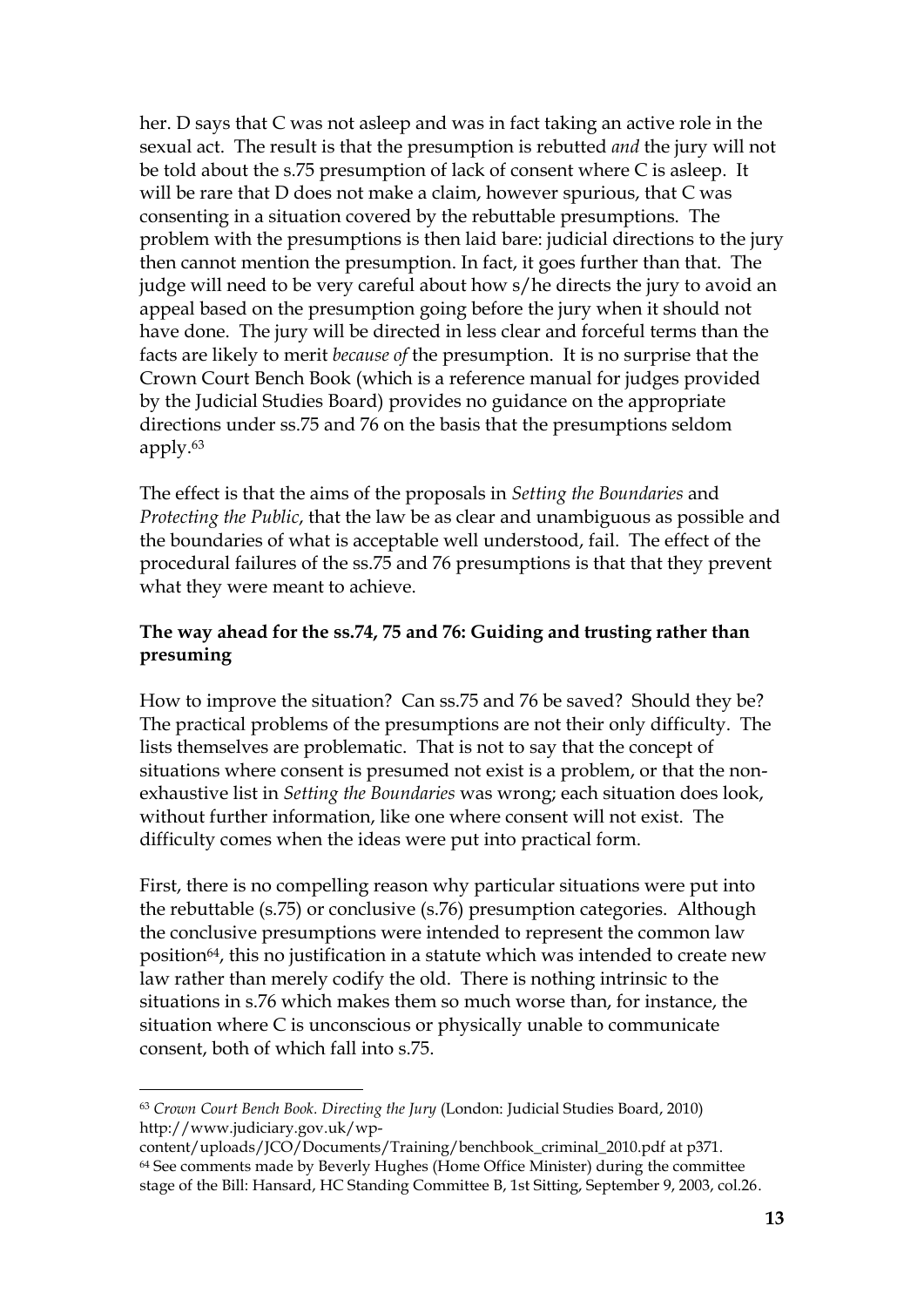Second, s.76 deals with deceit rather than mistake; D must have *intentionally deceived* C to engage s.76. The situation where C made a mistake of which D took advantage does not fall into either s.75 or s.76, yet the culpability of D and the effect on C may be the same as for a D-led deception.

Third, the fact that they are closed lists accentuates the problem as development based on new or previously unconsidered situations is not possible. Legislation is always weak when it tries to be over-prescriptive and pre-empt all possible situations which may arise, a problem seen throughout the SOA 2003. Closed lists were not the proposal in *Setting the Boundaries* for good reason: the meaning of consent had to be set out clearly, but the view was that *'[t]here will always be a continuing role for the common law to develop as cases raise new issues over time'*. 65

Fourth, legal presumptions with shifting burdens of proof may make sense for lawyers and judges, but the point of the presumptions was, in the main, to assist the public and the lay participants in a trial and they are unlikely to be assisted. In fact, the mental legal gymnastics required to use the rebuttable presumptions are wholly counter-productive when people are dealing what tend to be difficult factual scenarios. It is not surprising that the judiciary have effectively removed them from the trial process.

Illogical, closed lists given effect by legal presumptions and their contrived legal workings were unlikely ever to provide much in the way of clear and unambiguous assistance for juries about what consent means in the particular case before them. The broadness of the definition of consent in s.74 has so far been a saviour, enabling the courts to make the SOA 2003 more just to D in practice, but C's interests have suffered, due to the inability of judges to refer to the presumptions, and juries, who are making the ultimate decision, still need assistance.

Perhaps the simplest solution, building on progress made in this country and the experience in Australia<sup>66</sup>, is to use mandatory judicial direction to assist juries with the application of the broad terms of s.74 and pass on Parliament's views about situations where consent is unlikely. Although there remain important issues around the efficacy of judicial directions<sup>67</sup>, they remain the most direct means of communicating with a jury. Moreover, judicial direction in England and Wales has evolved in another area in sex cases: tackling stereotypes. The, now common, 'experience shows' direction which challenges stereotypes about sexual offending and its perpetrators and

<sup>65</sup> *Setting the Boundaries*, above n.26, paragraph 2.7.4.

<sup>66</sup> See helpful summaries of the Victorian experience and the Australian Model Criminal Code in *Setting the Boundaries*, above n.27, paragraphs 2.11.2 to 2.11.3.

<sup>67</sup> Helpfully summarised in C Thomas, *Are Juries Fair?* (London, HMSO, 2010), at section 1.4.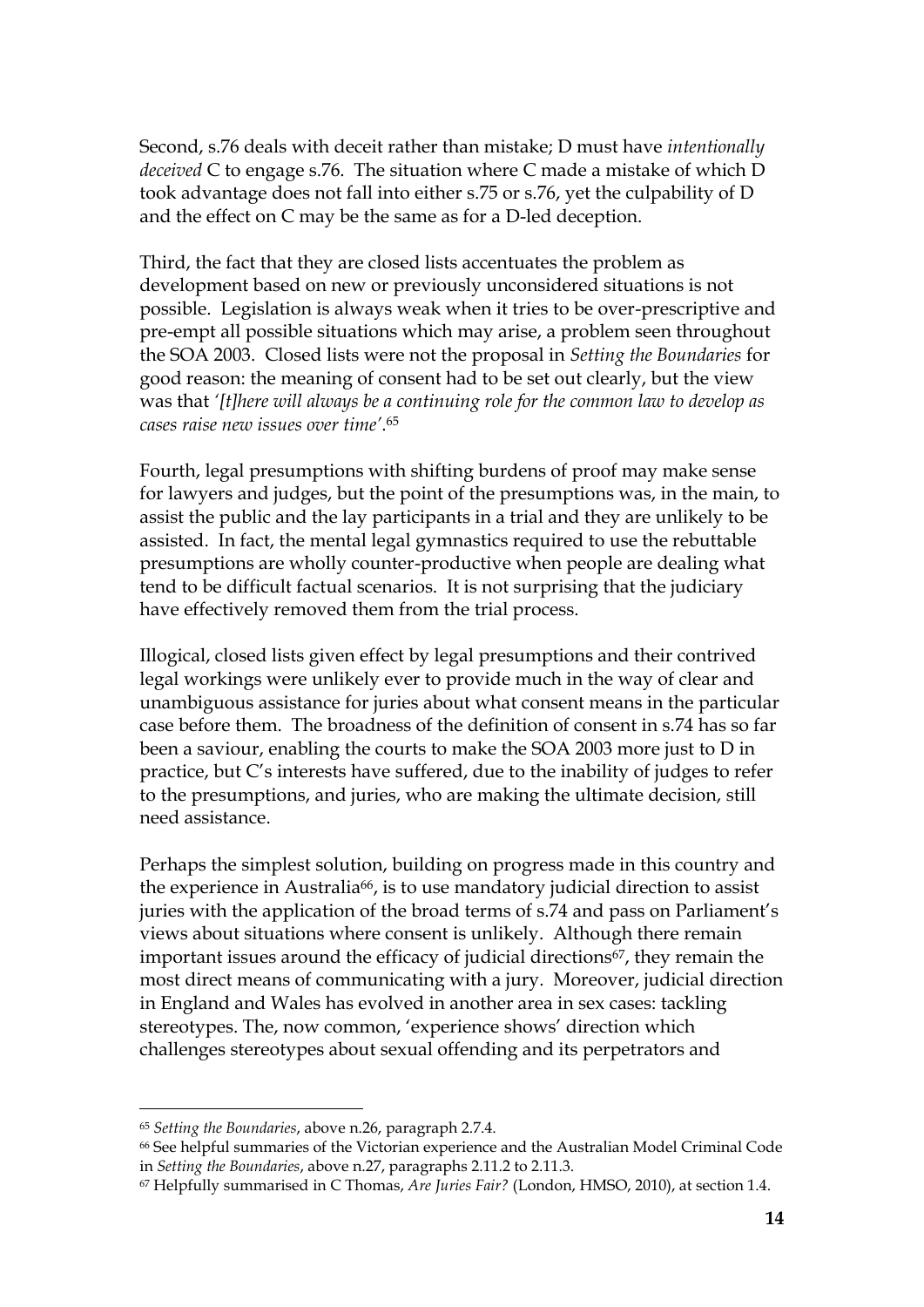victims<sup>68</sup> has already provided some of the assistance to juries which was envisaged in *Setting the Boundaries*69.

If ss.75 and 76 were repealed and replaced with a mandatory judicial direction that would enable the judge to use their direct line of communication to deal with the issues which touch on consent. The direction could be required to be used in cases which involve the scenarios currently listed in ss.75 and 76 (with the unhelpful and unnecessary word 'purpose' removed from the latter and the addition of the situation where D has knowingly taken advantage of C's mistake to gain consent) but judges should also be allowed to use the direction in other situations where it would be of assistance to the jury. The direction could state that consent is very unlikely in the particular situation, but that it is for the jury to determine on the particular facts and issues in the case [which would then be detailed] whether there was in fact consent in this instance. The direction retains a line of defence for the s.75 situations, and provides one for the s.76 situations, but still enables the jury to be given clear directions about what is, and what is not, consent. For example, D is charged with the rape of C. C says that he was asleep and did not consent. D says that C was asleep, but they were in a long term sexual relationship and D often, consensually, woke C by having sex with him. The jury are then able to bear in mind that it is highly unlikely that where C is asleep he was consenting, but they are also able to find that C might have been consenting in view of the context of the relationship, and importantly that D might have reasonably believed that C was consenting. Providing the direction in written form (an increasingly common practice<sup>70</sup>) as well as oral would do much to deal with the concern that a jury a might misinterpret the direction. 71

Such a change would enable all relevant evidence to go before the jury and for them to be as well equipped as possible to reach a proper verdict based upon it. The law would finally do what *Protecting the Public* claimed was its aim, to clearly set out what constitutes unacceptable behaviour whilst allowing for the complexities of people's private lives.

Is there space left here for an updated version of the s.3 SOA 1956 offence to deal with deceptions which do not vitiate consent, or should criminal deception be left to s.74 and the non-consent offences alone? Professor Spencer has actively argued in favour of the re-enactment of s.3 SOA 1956<sup>72</sup> and the current edition of Smith & Hogan also advocates this approach<sup>73</sup> to

<sup>68</sup> *Crown Court Bench Book*, above n.63 at pp353-362. This type of direction was suggested by the author in *Inconsistent Victims?* Counsel [2007] Feb, 10-11.

<sup>69</sup> Section 2.11 and Recommendation 7 of *Setting the Boundaries.*

<sup>70</sup> *Crown Court Bench Book*, above n.63 at p3.

<sup>71</sup> Written directions were shown to increase juror understanding in *Are Juries Fair*. A summary of the findings can be found in that report at section 3.3, pp38-39.

<sup>72</sup> J. Spencer, *Sex by Deception* [2013] 9 Archbold Review 6.

<sup>73</sup> Above, n.52 at p734.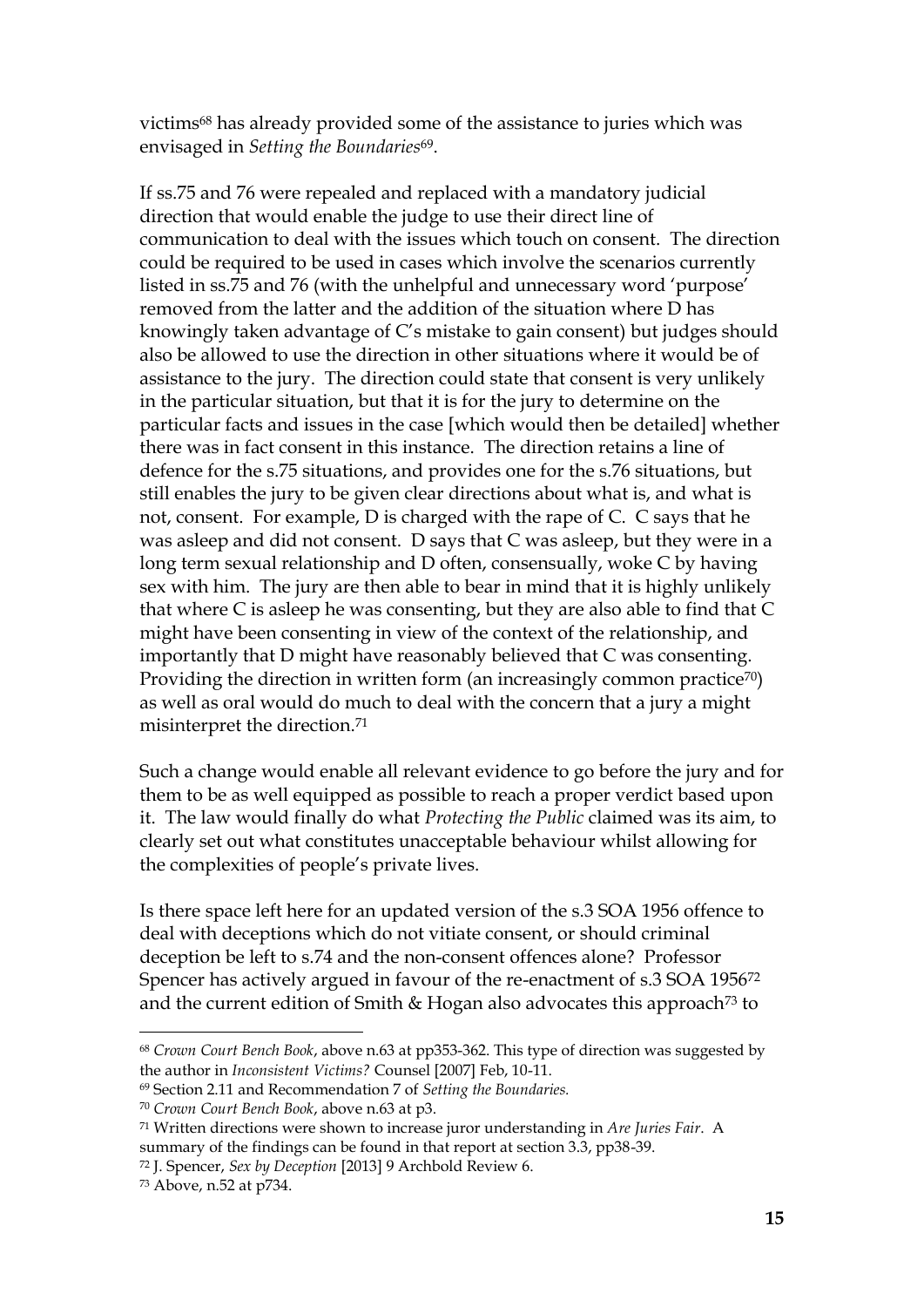fill a perceived gap and avoid over-criminalisation and/or under-conviction. Despite the initial attraction of this suggestion, it may not be the best route for the law to take now, ten years into the life of the SOA 2003.

It is important not to lose sight of where the law now is and how it has developed over the last ten years. To either take deceptions falling short of s.76 out of the ambit of s.74 completely by decriminalising them or belatedly enacting a new s.3 SOA 1956 involves rejecting the status quo. Is there any reason to do this? We now have effectively two types of deception in relation to sexual activity – the type which curtails C's freedom and capacity to choose to consent and the type which does not – rather than the three envisaged by *Consent in Sex Offences* and *Setting the Boundaries*. Deception which curtails C's freedom and capacity to choose to consent may lead to a conviction under ss.1 to 4 of the SOA 2003 and while all other deceptions result in no criminal sanction. Is this an unacceptable state of affairs? It is clear that conduct which would previously have been caught by s.3 SOA 1956 is now caught by s.74. In *Jheeta,* for example, D's conduct pre-dating the coming into force of the SOA 2003 was charged under s.3 SOA 1956, whilst the later offending was charged as rape. Keith Laird argues cogently that D's conduct in *Jheeta* is *"a paradigmatic example"* of the kind of activity which should be caught by s.74.<sup>74</sup> An updated version of s.3 SOA 1956 would therefore involve either a substantial narrowing of the s.3 offence to criminalise conduct not currently criminalised by the non-consent offences, or a fundamental rethinking of s.74 and the non-consent offences to limit them and cover some of situations they currently cover with an updated s.3 offence. There is no need for any such change, in fact there are now four arguments against a re-enacted version of s.3 SOA 1956.

First, s.3 SOA 1956 is simply too caught up with the gender-imbalanced notions of consent which have bedevilled this area of criminal law for so long. Even the articles on the point tend to look at an 'evil' man deceiving a 'gullible' woman.75 But consent under the SOA 2003 is no longer trapped within this paradigm; Coleridge J's view of consent as necessarily involving submission is no longer quoted with approval in the appellate courts. The point of s.3 SOA 1956 and its predecessor<sup>76</sup> was to catch wicked men who trapped women into having what the women knew was sexual intercourse. Such deception still occurs, now with both men and women as its victims. The situations where such deceptions occur are trafficking and forced or sham marriages (areas identified in *Setting the Boundaries*) <sup>77</sup> and duping of those

<sup>74</sup> K Laird, *Rapist or Rogue? Deception, Consent and the Sexual Offences Act 2003* [2014] Crim. L.R. 492 at p509.

<sup>75</sup> For example H. Gross, *Rape, Moralism and Human Rights* [2007] Crim. L.R. 200.

<sup>76</sup> s.3(2) Criminal Law Amendment Act 1885.

<sup>77</sup> *Setting the Boundaries*, above n.26, paragraphs 2.18.4 to 2.18.6.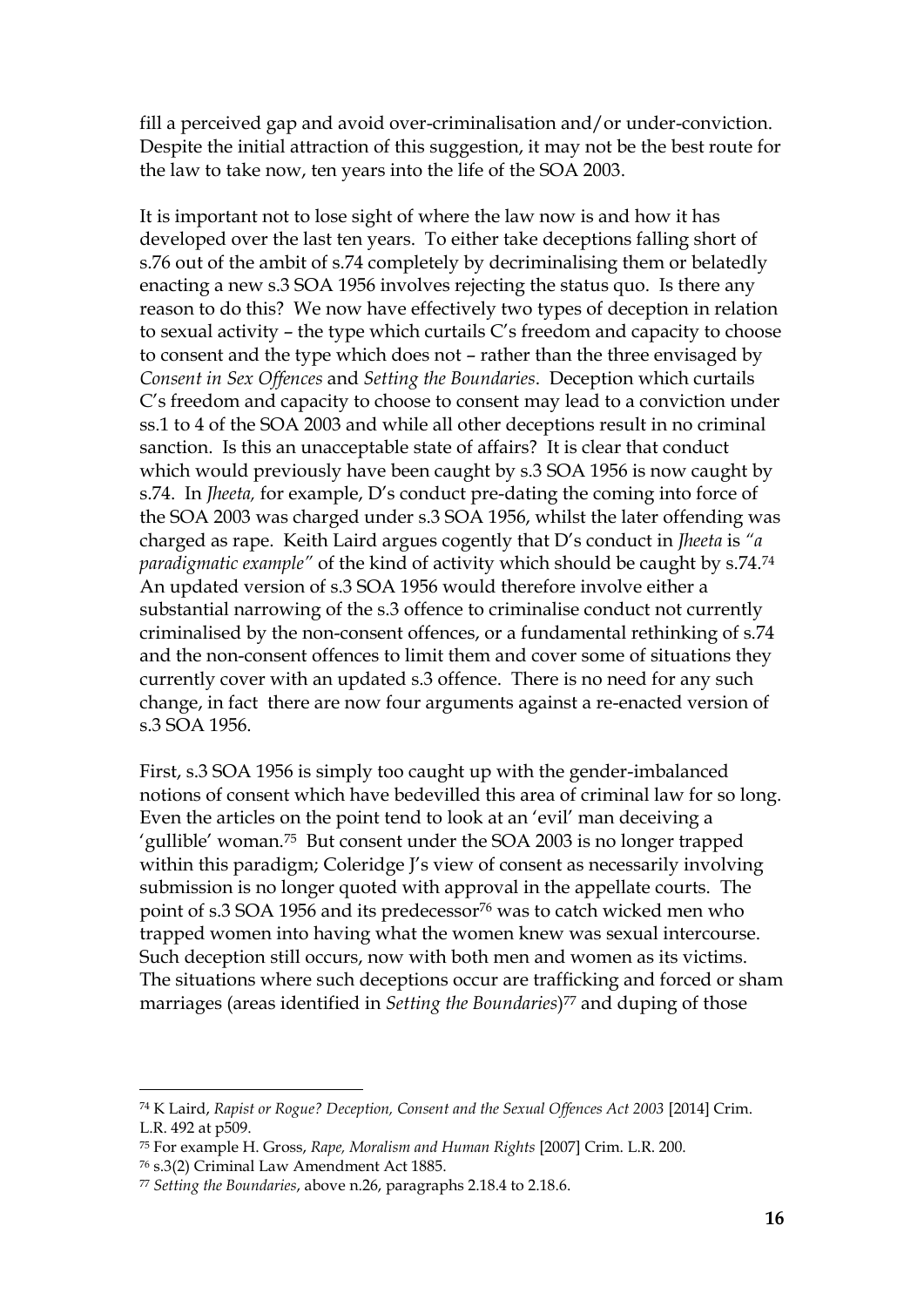who are particularly vulnerable to threats or deceit due to a mental disorder. There are now specific offences to deal with all of these situations.<sup>78</sup>

Second, a broad deception offence risks catching those who currently, rightly, are not criminalised. We then run the risk of making a reality of Professor Herring's suggestion that any party to a sexual act, if mistaken about a fact in relation to it, is a victim of a non-consent sexual offence. <sup>79</sup> A major problem with Professor Herring's argument is that both sides of a sexual act might find themselves in the dock. Consider the situation where C definitely did not want to get into a relationship and D definitely did not want to have a one night stand. They had sex, both assuming that the other was of the same view. Both have failed to generate a meeting of minds and so, on Professor Herring's thesis, both are victim and perpetrator. Both knew they were having sex with the other person and would be extremely surprised at being both victim and perpetrator of a sexual offence, as would any jury expected to try them. Professor Herring's principle is not a practical solution for heartbreak. An updated s.3 offence would have to be carefully drafted to avoid catching C and D in the above example. Every 15 year old couple having a kiss is already criminalised by ss.9 and 13 of the SOA 2003. 80 Adding potentially every adult engaged in sexual activity to the list of criminals is surely not a sensible step.

Third, assuming that s.3 SOA 1956 could be redrafted to avoid duplicating offences like trafficking or catching behaviour which is simply causing heartbreak, the only way for the offence to go would be to cover the same situations as the non-consent offences: it would end up becoming 'rape lite'. Less serious versions of criminal offences are hardly unknown; ss.18 and 20 of the Offences Against the Person Act 1861 are an obvious example. However, the co-existence of ss.18 and 20 is readily understandable and necessary: sometimes great harm is done by those intending rather less and as such they are less culpable. The necessity for 'rape lite' rather more difficult to see. If C's consent is not vitiated, does this not fall into the heartbreak category mentioned above; there is no harm for the criminal law to be involved with. If C's consent is vitiated, that is a non-consent offence. There is thus a conceptual problem, as highlighted above, but there is also a practical problem. The by-product of a scheme with lesser alternatives is the situation when there is a guilty plea to, or a conviction for, the lesser offence when the proper offence was the more serious ones. In difficult cases the middle way looks very attractive. There is a great risk of 'difficult' rape cases being

<sup>78</sup> Forced, and arguably sham, marriages are covered by the Anti-social Behaviour, Crime and Policing Act 2014 s.121, trafficking is covered by s.59A SOA 2003 and paying for the services of an exploited person is covered by s.53A SOA 2003. The use of threats or deception to coerce those vulnerable due to a mental disorder is covered by the offences in ss.34 to 37 SOA 2003.

<sup>79</sup> See J. Herring, *Mistake Sex* [2005] Crim. L.R. 511.

 $80$  The offences covering sexual activity with children (ss.9 to 12) which can be committed by someone who is themselves a child due to s.13.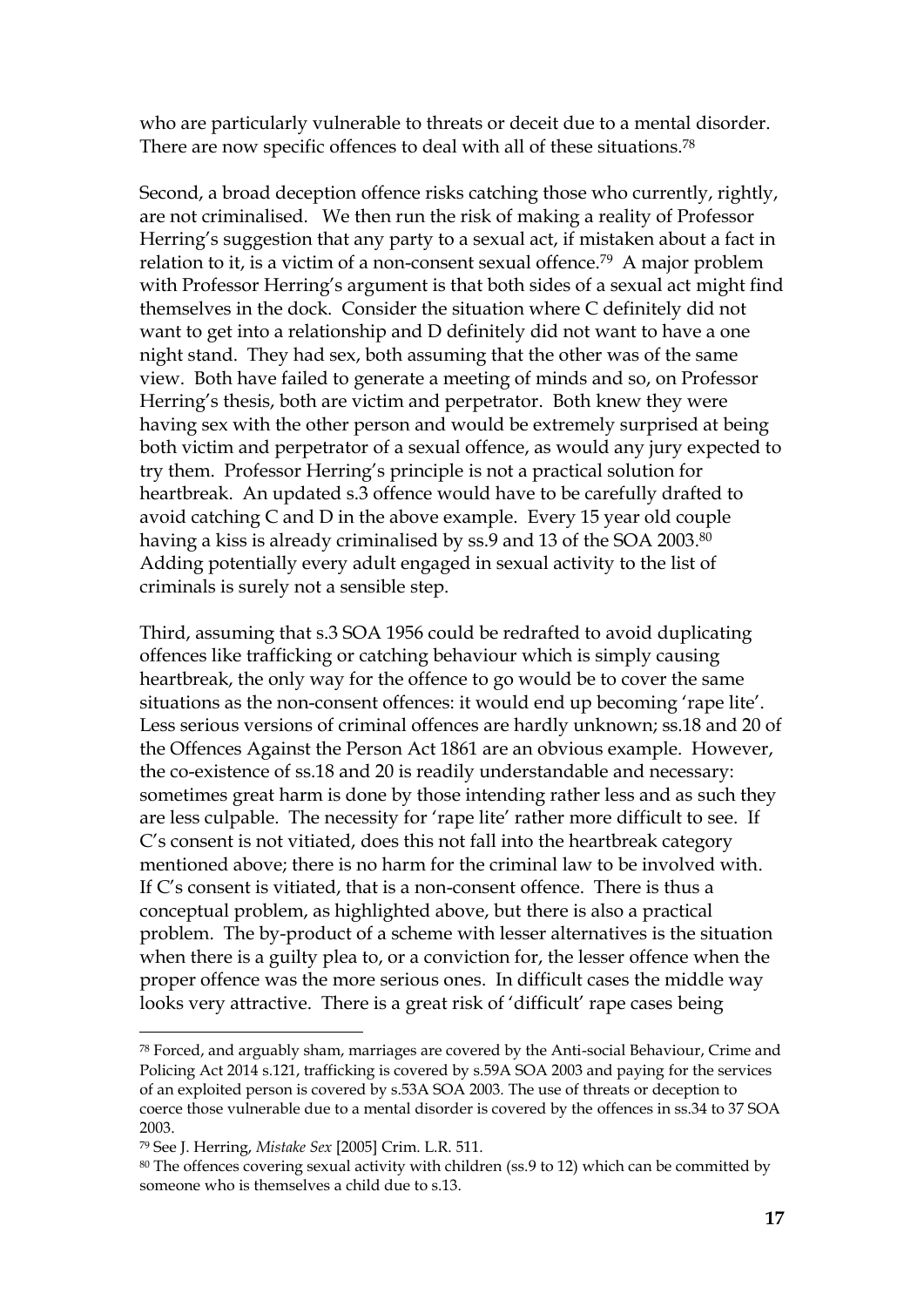charged as 'rape lite' to try and secure a conviction. Also, with the further difficulty of 'rape lite' as a jury alternative on an indictment which could result in a middle way guilty verdict which does not reflect the evidence, but does reflect how difficult sex cases can be to try. D who ought to be acquitted risks being convicted of 'rape lite'; C who knows the offence was really rape is left feeling even more badly used by the criminal process than s/he already does.

Fourth is a misreading of the problem. The claim that catching deceptions under s.74 rather than s.3 SOA 1956 over-criminalises with the linked concern that juries simply will not convict is anecdotal and ignores what has happened in reported cases. In all the deception cases discussed above, juries have convicted of offences under the non-consent offences (ss.1 to 4 SOA 2003). Even in the oft-quoted case of *Linekar<sup>81</sup>* (where the issue was whether D's failure to pay £25 for sex meant that the sex was rape) the jury convicted of rape; it was the Court of Appeal which determined that this was not rape, but would have been the offence under s.3 SOA 1956. The fact that juries will convict in an area notorious for high acquittal levels would suggest societal support for s.3 SOA 1956 situations being covered by the offence of rape. If it looks like rape, it sounds like rape and is convicted as rape, then there is a very good argument for saying that it *is* rape.

The strongest criticism of the status quo is that it falls back on 'commonsense' to determine which kind of deceptions vitiate consent and which do not. However, that line drawing exercise would still be necessary, and indeed would require two lines rather than one, if a further deception-based sexual offence was enacted. To refuse to draw any line means accepting Professor Herring's argument discussed above.

It was unfortunate that *Protecting the Public* failed to even mention deception, let alone explain why it was not including an updated s.3 SOA 1956 offence. However, that debate is now behind us. When we consider where the law on deceit in sexual cases actually is, we see a rather better place – in this respect at least – than we saw on  $30<sup>th</sup>$  April 2004. There is no place for an updated version of s.3 SOA 1956, and the law is better for it.

# **The role of D's belief in C's consent under the SOA 2003**

The last great change to consent in the SOA 2003 was in relation to D's state of mind. D is saved only by *reasonably* believing that C was consenting; a genuine but unreasonable belief in consent will not save D. The reasonableness of the belief is to be determined having regard to *all* the circumstances, including any steps the defendant has taken to ascertain whether C consents.<sup>82</sup> This was an emphatic change from the mainly

<sup>81</sup> See above n.17.

<sup>82</sup> ss.1 to 4 SOA 2003.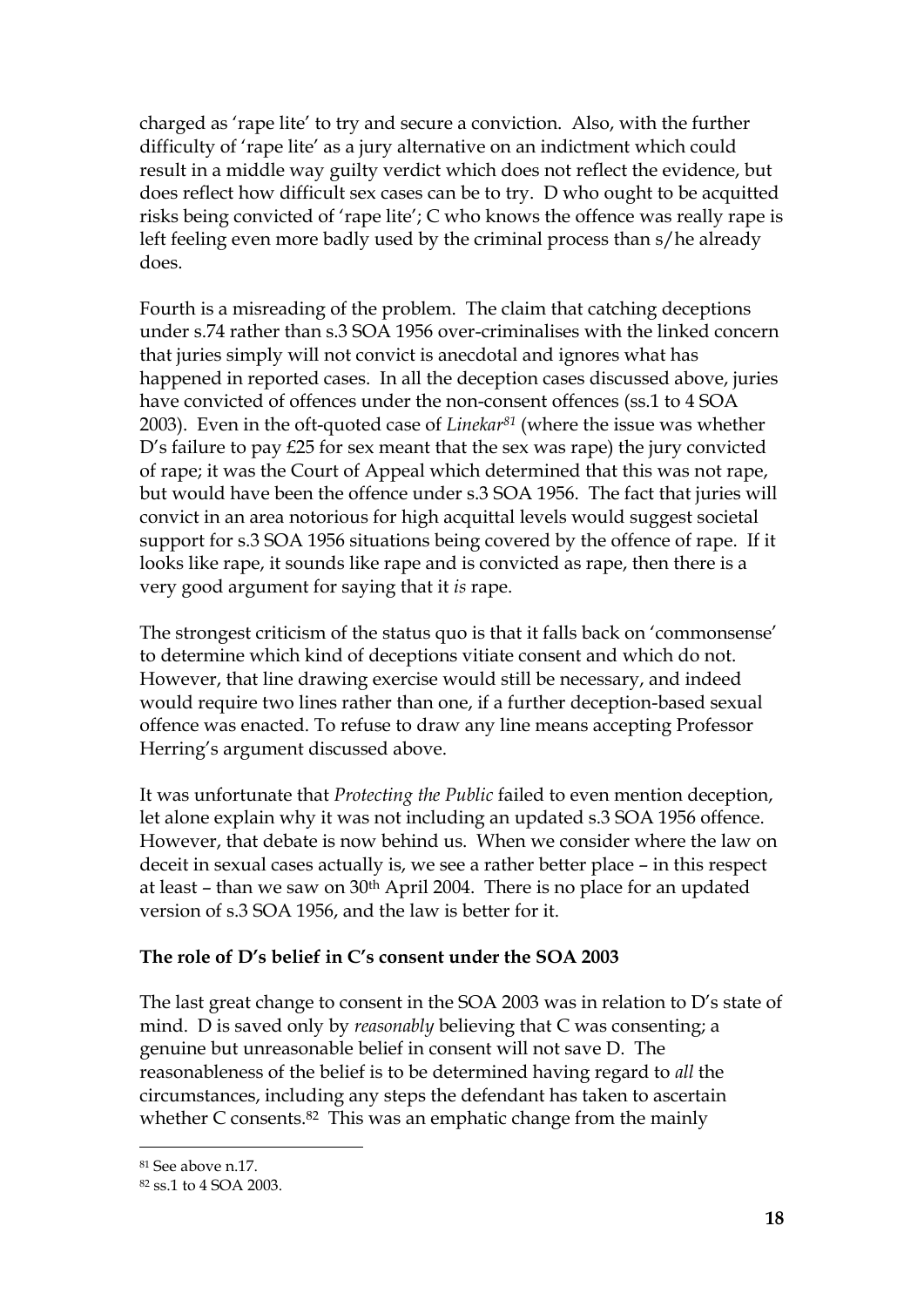subjective approach in *DPP v Morgan83*. It was arguably the most fundamental, and radical, change to consent<sup>84</sup> and had not been recommended by any of the official reports and reviews which preceded the SOA 200385.

There have been few appeal cases under the SOA 2003 where reasonable belief has featured as an issue. This is, perhaps, because the judiciary, at first instance and appeal, have embraced it. The criminal bar and the police appear to have been in favour before the change in the law took place<sup>86</sup>, making acceptance of the new law more likely.

There was some ambiguity engineered into the final wording of the provisions. The original clauses in the Bill would have made for a stark reasonableness test with, it was feared, no space for D's personal characteristics to be considered at all. There followed amendment as the Bill progressed through Parliament to provide some space for consideration of D's characteristics. The Home Affairs Committee greeted the amendment warmly stating that '*the new test will allow the jury to look at characteristics—such as a learning disability or mental disorder—and take them into account'.* <sup>87</sup> But the government did not make so great a concession stating merely that '*the revised version of the reasonableness test moves away from the concept of the "reasonable person" and requires the prosecution to prove that the defendant did not have a reasonable belief in consent'88*. Which is the better description of the effect of the final legislation depends on one's reading of the requirement to consider '*all the circumstances'* when deciding whether it is proved that D did not reasonably believe in consent.

In dealing with a drunken defendant in *Whitta89*, the Court of Appeal unsurprisingly took a line consistent with the pre-SOA 2003 case law and the intention behind the Act in deciding that 'all the circumstances' did not include D's intoxication. D, whilst drunk, mistook a girl's mother for the girl and digitally penetrated the mother. The Court of Appeal, dealing with an AG's referral of sentence, commented that the $90$ 

<sup>83</sup> See above, n.20.

<sup>84</sup> See discussion in J. Temkin and A. Ashworth, *The Sexual Offences Act 2003 (1) Rape, Sexual Assaults and the Problems of Consent* [2004] Crim. L.R. 328 at pp340-342.

<sup>85</sup> See *Setting the Boundaries*, above n.26, Recommendations 8 and 9 and paragraphs 2.12.1 to 2.13.14, and *Consent in Sex Offences*, above n.25, paragraphs 7.34 to 7.44.

<sup>86</sup> Approval of the Criminal Bar Association and Metropolitan Police Service as noted by Baroness Noakes during debate on the Bill: HL Deb, 31 March 2003 c1070.

<sup>87</sup> Home Affairs Committee, *Sexual Offences Bill* (Fifth Report of Session 2002-03, HC 639, 2003) at paragraphs 23.

<sup>88</sup> Baroness Scotland of Asthal QC, HL Deb, 17 June 2003, c669.

<sup>89</sup> *Whitta* [2007] 1 Cr App R (S) 122.

 $90$  Ibid. at [15]. No appeal against conviction was heard by the full court on behalf of Whitta.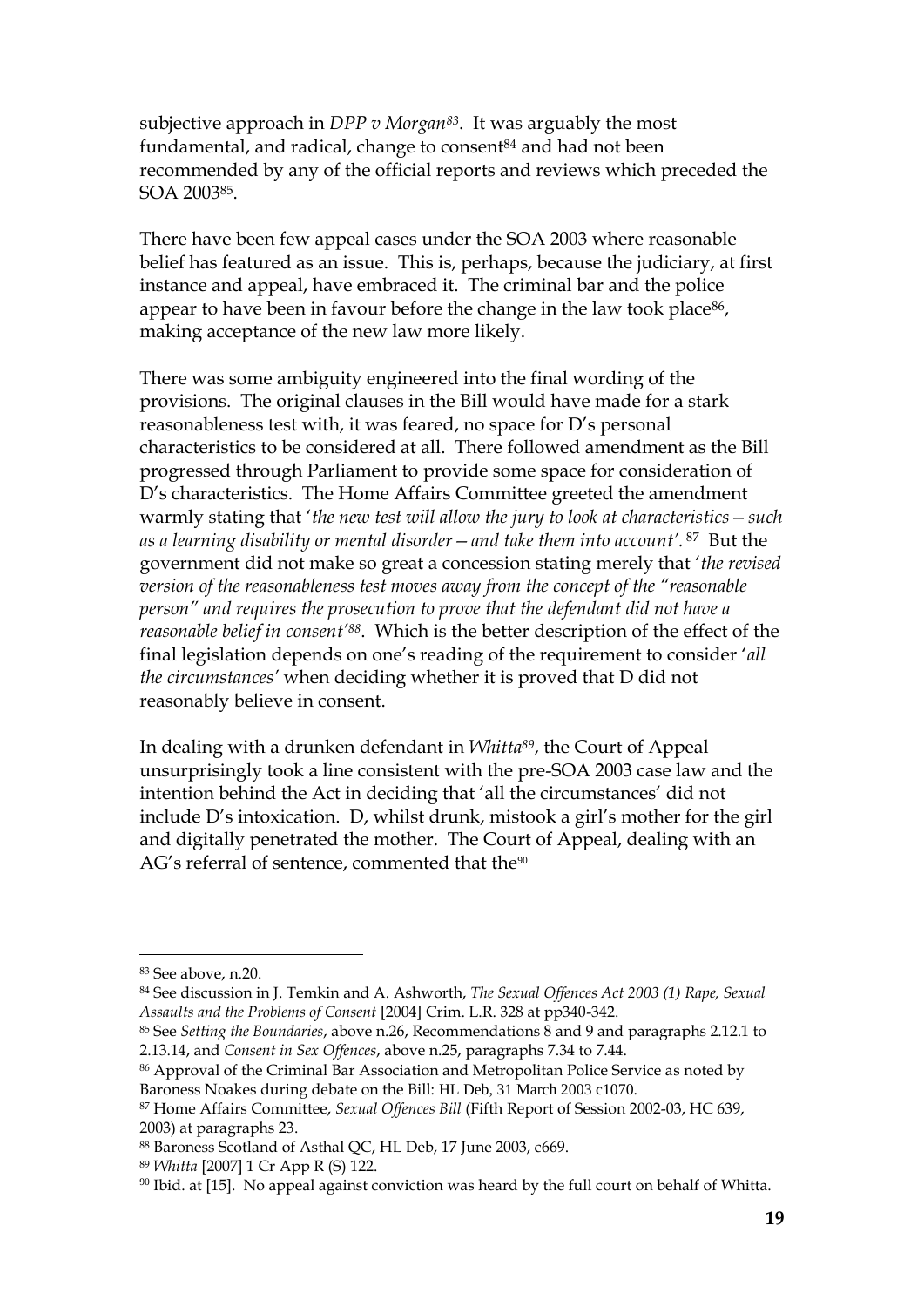*the offence is committed if a reasonable (and therefore sober) person would have realised that the person penetrated or sexually touched was not the person whom the defendant thought he was consensually penetrating or touching*.

In *R v M(M)<sup>91</sup>* the Court of Appeal acknowledged that the wording of the SOA 2003 test *might* be 'looser' than the reasonable man test and could result in a defendant's mental disorder being part of the consideration of what he reasonably believed. The issue was revisited in *R v B(MA)<sup>92</sup>* where the Court of Appeal stated emphatically that<sup>93</sup>

*A delusional belief in consent, if entertained, would be, by definition, irrational and thus unreasonable, not reasonable. If such delusional beliefs were capable of being described as reasonable, then the more irrational the belief of the defendant the better would be its prospects of being held reasonable…. It does not follow that there will not be cases in which the personality or abilities of the defendant may be relevant to whether his positive belief in consent was reasonable. It may be that cases could arise in which the reasonableness of such belief depends on the reading by the defendant of subtle social signals, and in which his impaired ability to do so is relevant to the reasonableness of his belief…. But once a belief could be judged reasonable only by a process which labelled a plainly irrational belief as reasonable, it is clear that it cannot be open to the jury so to determine without stepping outside the Act.*

In *R v B(MA)* the Court appeared to be driven by two arguments. First that the law on provocation showed the problems of an overly subjective approach to a reasonable person test when it tried to fathom the likely actions of a reasonable glue-sniffer<sup>94</sup> and the court had no desire to enter that legal cul-de-sac again. Second, that this conscious move by Parliament away from the *DPP v Morgan* approach meant that the objective approach had to be paramount.

In neither *R v M (M)* not *R v B (MA)* did the possibility in fact arise that D had a belief, reasonable or otherwise, in C's consent. The relative ease with which both cases dealt with unreasonable, delusional beliefs does not assist with the more difficult area which arose in *R v TS<sup>95</sup>* which fell under the pre-SOA 2003 law. In that case D had Asperger's syndrome which made it harder for him to understand his wife's denials of consent. Under the SOA 2003, how emphatic must C's refusals be before D's Asperger-based belief in her consent becomes unreasonable? Deciding this may make for a difficult task for the courts but

<sup>91</sup> *R v M(M)* [2011] EWCA Crim 1291.

<sup>92</sup> *R v B(MA)* [2013] 1 Cr App R 36.

<sup>93</sup> Ibid at [41].

*<sup>94</sup> R. v Morhall* [1996] AC 90; [1995] 2 Cr App R 502.

<sup>95</sup> *R v TS* [2008] EWCA Crim 6.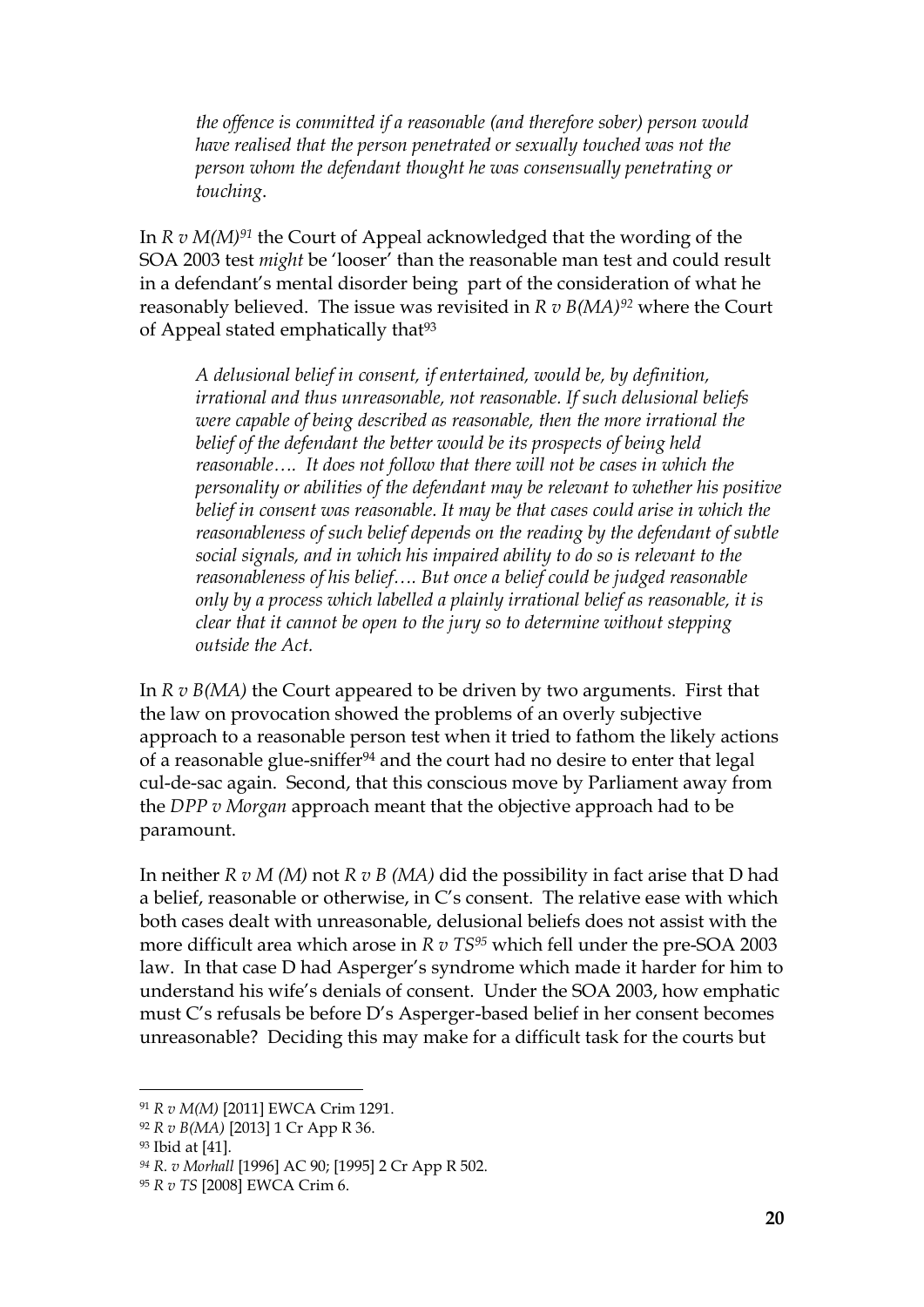both *R v M(M)* and *R v B(MA)* leave it open to the courts to find that D's belief in these circumstances could be reasonable.

In general the reasonable belief test has succeeded thus far because it is has been quickly accepted and is clear, concise and, so far, easy to apply. The objective nature of the test, so different from the direction of travel in relation to the mental element in crime generally, acknowledges that sexual offending is different to other offending in private and political terms. This Act's pragmatic, protective approach may be difficult for die-hard subjectivists to stomach, but the law here must look wider than the dictates of strict legal consistency for consistency's sake. It is trite but nonetheless true that the cost to D of checking that C is consenting is very slight whereas the cost to C of being subjected to unwanted sexual activity is very high indeed.

# **Conclusion**

The SOA 2003 was a radical Act, more radical in some ways than *Setting the Boundaries* and *Consent in Sex Offences*. The reformulation of consent as no longer something sought and given but as something freely agreed by parties with the capacity to make that choice was a landmark in sexual offences law. Clarification of the law on consent and provision of guidance for practitioners and citizens as to how it was to be applied was much needed. It is very unfortunate that the means used to achieve the aim of guiding juries – the presumptions – have had the opposite effect and prevented direction for juries on the tricky job of putting the broad concepts in s.74 into effect in particular cases. The radical work begun by the Act can be completed by the reformulation of the presumptions as judicial directions, as suggested above, enabling juries to have the guidance to consider all the evidence properly to do justice to both C and D in every case. Continuing with the presumptions will mean that juries continue to be deprived of guidance about what Parliament considers are situations when consent will not exist; this area of reform is only half-complete.

The success of s.74 has left behind the argument about an updated s.3 SOA 1956 offence: there is no need or room for it now. The broad terms of s.74 have enabled that elusive and difficult thing, the commonsense balance to be struck. The fears of over-criminalisation have not been realised and it is evident that juries are willing to convict of the non-consent offences where there has been deception. With laws on trafficking, forced marriages and threatening and deceiving those vulnerable due to a mental disorder, there is no longer a need for s.3 SOA 1956 to be re-enacted.

The most radical change of all, that sweeping away of *DPP v Morgan* and replacing it with the need for D not just to believe in C's consent but to be *reasonable* in that belief, has been the most straightforward change in its application. There will undoubtedly be difficult cases to come, but the clear